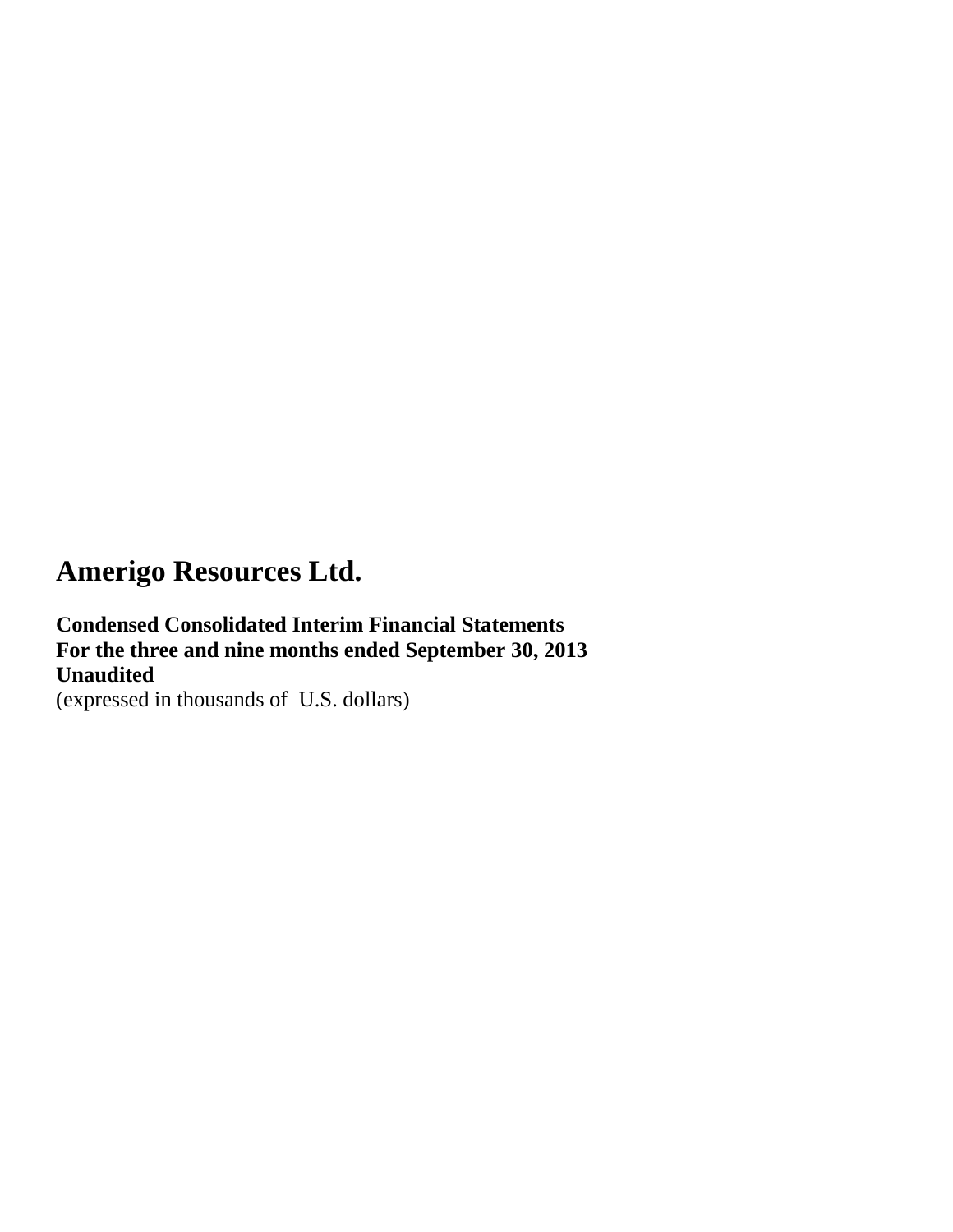Condensed Consolidated Interim Statements of Financial Position - Unaudited

(expressed in thousands of U.S. dollars)

|                                        |              | September 30, | December 31, |
|----------------------------------------|--------------|---------------|--------------|
|                                        |              | 2013          | 2012         |
|                                        | <b>Notes</b> | \$            | \$           |
| Assets                                 |              |               |              |
| <b>Current assets</b>                  |              |               |              |
| Cash and cash equivalents              |              | 5,368         | 9,250        |
| Trade and other receivables            |              | 10,578        | 13,863       |
| Prepaid expenses                       |              | 204           | 337          |
| Inventories                            | 5            | 11,498        | 11,324       |
|                                        |              | 27,648        | 34,774       |
| Non-current assets                     |              |               |              |
| Investments                            | 6            | 3,148         | 4,149        |
| Exploration and evaluation assets      | 8            | 21,008        | 18,736       |
| Property, plant and equipment          | 9            | 123,877       | 138,337      |
| Intangible assets                      | 10           | 6,375         | 7,402        |
| Other non-current assets               |              | 973           | 1,018        |
| <b>Total assets</b>                    |              | 183,029       | 204,416      |
| <b>Liabilities</b>                     |              |               |              |
| <b>Current liabilities</b>             |              |               |              |
| Trade and other payables               |              | 12,028        | 20,633       |
| El Teniente royalties payable          | 7            | 9,939         | 16,498       |
| Current income tax liabilities         |              | 1,090         | 335          |
| Royalties to related parties           | 12           | 688           | 731          |
| Borrowings                             | 11           |               | 1,483        |
|                                        |              | 23,745        | 39,680       |
| <b>Non-current liabilities</b>         |              |               |              |
| Severance provisions                   |              | 3,726         | 4,301        |
| Royalties to related parties           | 12           | 4,551         | 5,285        |
| Asset retirement obligation            |              | 7,086         | 6,926        |
| Deferred income tax liability          |              | 15,250        | 16,026       |
| <b>Total liabilities</b>               |              | 54,358        | 72,218       |
| <b>Equity</b>                          | 13           |               |              |
| Share Capital                          |              | 77,514        | 77,514       |
| Other reserves                         |              | 6,577         | 6,525        |
| Retained earnings                      |              | 41,922        | 38,482       |
| Accumulated other comprehensive income |              | 2,658         | 9,677        |
| Total equity                           |              | 128,671       | 132,198      |
| <b>Total equity and liabilities</b>    |              | 183,029       | 204,416      |
| <b>Commitments</b>                     | 19           |               |              |
|                                        |              |               |              |

The accompanying notes are an integral part of these condensed consolidated interim financial statements.

#### **Approved by the Board of Directors**

| "Robert Gayton" | "George  |
|-----------------|----------|
| Director        | Director |

"George Ireland"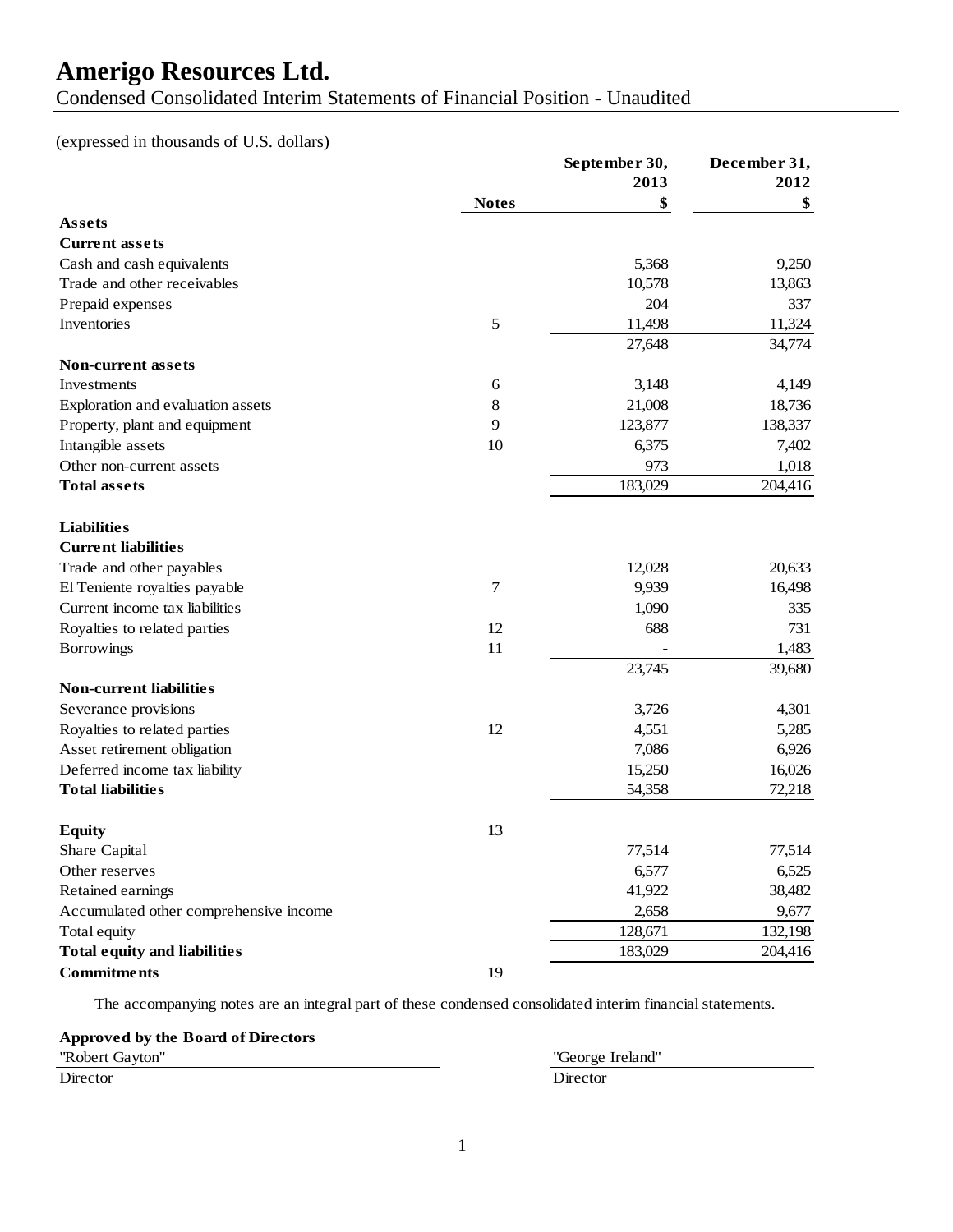Condensed Consolidated Interim Statements of Comprehensive Income (Loss) - Unaudited

(expressed in thousands of U.S. dollars, except share and per share amounts)

|                                                                                | Quarters ended September 30, |             | Nine months ended September 30, |             |             |
|--------------------------------------------------------------------------------|------------------------------|-------------|---------------------------------|-------------|-------------|
|                                                                                | <b>Notes</b>                 | 2013        | 2012                            | 2013        | 2012        |
|                                                                                |                              | \$          | \$                              | \$          | \$          |
| <b>Revenue</b>                                                                 |                              | 31,950      | 44,231                          | 106,557     | 134,744     |
| <b>Cost of sales</b>                                                           | 15                           | 30,202      | 46,285                          | 99,442      | 133,744     |
| Gross profit (loss)                                                            |                              | 1,748       | (2,054)                         | 7,115       | 1,000       |
| Other expenses                                                                 |                              |             |                                 |             |             |
| General and administration                                                     | 15                           | 720         | 503                             | 1,906       | 2,509       |
| Other (gains) expenses                                                         | 17                           | (487)       | (1,033)                         | 206         | (1,803)     |
|                                                                                |                              | 233         | (530)                           | 2,112       | 706         |
| <b>Operating profit (loss)</b>                                                 |                              | 1,515       | (1,524)                         | 5,003       | 294         |
| Finance expense                                                                | 16                           | 166         | 250                             | 465         | 627         |
|                                                                                |                              | 166         | 250                             | 465         | 627         |
| Profit (loss) before tax                                                       |                              | 1,349       | (1,774)                         | 4,538       | (333)       |
| Income tax expense                                                             |                              | 310         | 2,415                           | 1,098       | 2,548       |
| Profit (loss) for the period                                                   |                              | 1,039       | (4,189)                         | 3,440       | (2,881)     |
| Cumulative translation adjustment<br>Unrealized gains (losses) on investments, |                              | 634         | 7,198                           | (5,994)     | 12,009      |
| net of taxes                                                                   |                              | 49          | 179                             | (1,025)     | (2,121)     |
| Other comprehensive income (loss)                                              |                              | 683         | 7,377                           | (7,019)     | 9,888       |
| Comprehensive income (loss)                                                    |                              | 1,722       | 3,188                           | (3,579)     | 7,007       |
| Weghted average number of shares<br>outstanding, basic                         |                              | 172,290,344 | 172,290,344                     | 172,290,344 | 172,290,344 |
| Weighted average number of shares<br>outstanding, diluted                      |                              | 172,954,630 | 172,290,344                     | 173,494,048 | 172,290,344 |
| Earnngs (loss) per share                                                       |                              |             |                                 |             |             |
| <b>Basic</b>                                                                   |                              | 0.01        | (0.02)                          | 0.02        | (0.02)      |
| Diluted                                                                        |                              | 0.01        | (0.02)                          | 0.02        | (0.02)      |

The accompanying notes are an integral part of these condensed consolidated interim financial statements.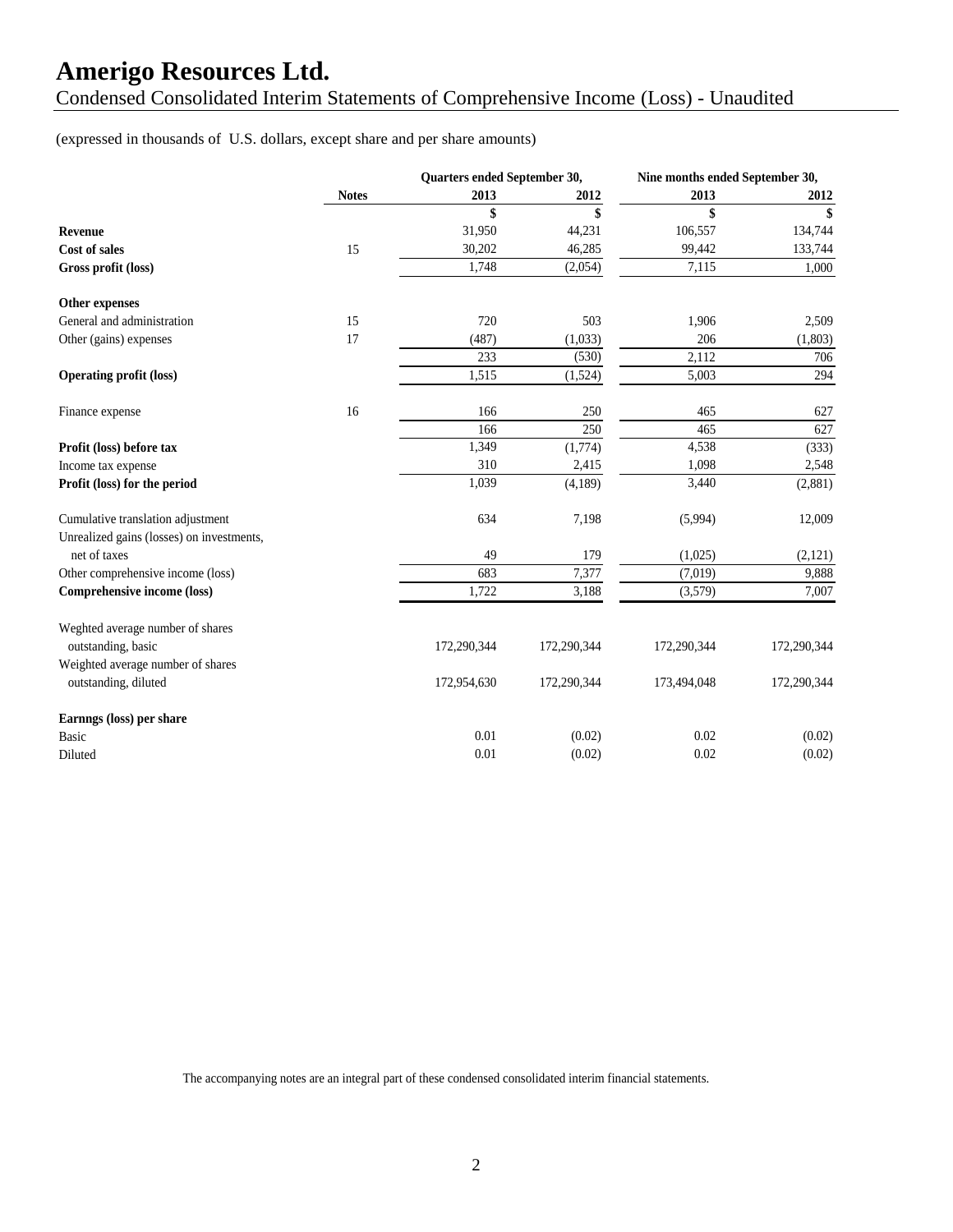Condensed Consolidated Interim Statements of Cash Flows - Unaudited

#### (expressed in thousands of U.S. dollars)

|                                                       | Quarters ended September 30, |         | Nine months ended September 30, |           |
|-------------------------------------------------------|------------------------------|---------|---------------------------------|-----------|
|                                                       | 2013                         | 2012    | 2013                            | 2012      |
|                                                       |                              | \$      | \$                              | \$        |
| Cash flows from operating activities                  |                              |         |                                 |           |
| Profit (loss) for the period                          | 1,039                        | (4,189) | 3,440                           | (2,881)   |
| Adjustment for items not affecting cash:              |                              |         |                                 |           |
| Depreciation and amortization                         | 4,143                        | 4,051   | 12,766                          | 11,986    |
| Deferred income tax expense                           | (52)                         | 2,578   | (5)                             | 2,417     |
| Share-based payments                                  |                              | 213     | 52                              | 933       |
| Other                                                 | (258)                        | 54      | 96                              | 1,036     |
|                                                       | 4,872                        | 2,707   | 16,349                          | 13,491    |
| Changes in non-cash working capital                   |                              |         |                                 |           |
| Trade, other receivables and advances                 | 4,091                        | 8,092   | 2,827                           | 7,164     |
| Inventories                                           | (693)                        | 717     | (742)                           | (3,171)   |
| Trade and other payables                              | (4,007)                      | 12,700  | (4, 334)                        | 12,912    |
| El Teniente royalty payables                          | (22)                         | 9,134   | (5,955)                         | 10,808    |
|                                                       | 4,241                        | 33,350  | 8,145                           | 41,204    |
| Payment of long-term employee benefits                | (77)                         |         | (542)                           |           |
| Net cash from operating activities                    | 4,164                        | 33,350  | 7,603                           | 41,204    |
| <b>Cash flows from investing activities</b>           |                              |         |                                 |           |
| Purchase of plant and equipment and evaluation assets | (2,533)                      | (4,606) | (9, 854)                        | (20, 870) |
| Net cash from investing activities                    | (2,533)                      | (4,606) | (9, 854)                        | (20, 870) |
| <b>Cash flows from financing activities</b>           |                              |         |                                 |           |
| Repayments of loans, net of cash proceeds             |                              | (1,150) | (1, 497)                        | (2,345)   |
| Dividends                                             |                              |         |                                 | (3,385)   |
| Net cash from financing activities                    |                              | (1,150) | (1, 497)                        | (5,730)   |
| Net increase (decrease) in cash and cash equivalents  | 1,631                        | 27,594  | (3,748)                         | 14,604    |
| Effect of exchange rate changes on cash               | (144)                        | 463     | (134)                           | 226       |
| Cash and cash equivalents - Beginning of period       | 3,881                        | 7,592   | 9,250                           | 20,819    |
| Cash and cash equivalents - End of period             | 5,368                        | 35,649  | 5,368                           | 35,649    |

**Supplementary cash flow information (Note 18)**

The accompanying notes are an integral part of these condensed consolidated interim financial statements.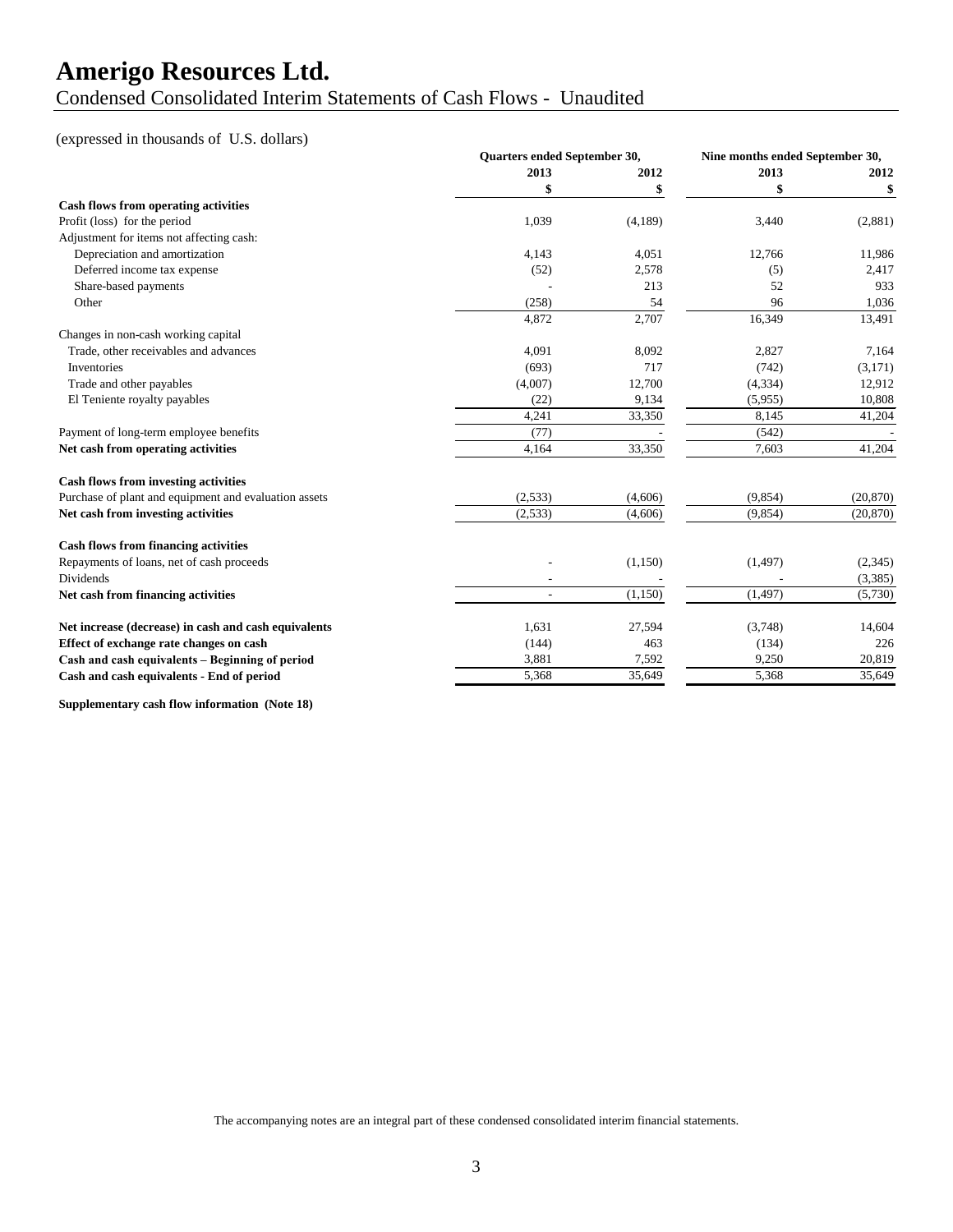Condensed Consolidated Interim Statements of Changes in Equity - Unaudited

#### (expressed in thousands of U.S. dollars, except share amounts)

|                                                                            | Share capital              |        |                          |                                                        |                             |                     |
|----------------------------------------------------------------------------|----------------------------|--------|--------------------------|--------------------------------------------------------|-----------------------------|---------------------|
|                                                                            | <b>Number of</b><br>shares | Amount | <b>Other</b><br>reserves | <b>Accumulated</b><br>other<br>comprehensive<br>income | <b>Retained</b><br>earnings | <b>Total equity</b> |
|                                                                            |                            | \$     | \$                       | \$                                                     | \$                          | \$                  |
| Balance January 1, 2012                                                    | 172,290,344                | 77,514 | 5,485                    | 2,463                                                  | 53,520                      | 138,982             |
| Share-based payments                                                       |                            |        | 933                      |                                                        |                             | 933                 |
| Cumulative translation adjustment<br>Unrealized losses on investments (net |                            |        |                          | 12,009                                                 |                             | 12,009              |
| of tax of recoveries of \$522)                                             |                            |        |                          | (2,121)                                                |                             | (2,121)             |
| Net loss                                                                   |                            |        |                          |                                                        | (2,881)                     | (2,881)             |
| Dividends                                                                  |                            |        |                          |                                                        | (3,385)                     | (3,385)             |
| Balance September 30, 2012                                                 | 172,290,344                | 77,514 | 6,418                    | 12,351                                                 | 47,254                      | 143,537             |
| Share based payments                                                       |                            |        | 107                      |                                                        |                             | 107                 |
| Cumulative translation adjustment<br>Unrealized losses on investments (net |                            |        |                          | (1,670)                                                |                             | (1,670)             |
| of tax recoveries of \$926)                                                |                            |        |                          | (1,004)                                                |                             | (1,004)             |
| Net loss                                                                   |                            |        |                          |                                                        | (5,311)                     | (5,311)             |
| <b>Dividends</b>                                                           |                            |        |                          |                                                        | (3,461)                     | (3,461)             |
| Balance December 31, 2012                                                  | 172,290,344                | 77,514 | 6,525                    | 9,677                                                  | 38,482                      | 132,198             |
| Balance January 1, 2013                                                    | 172,290,344                | 77,514 | 6,525                    | 9,677                                                  | 38,482                      | 132,198             |
| Share-based payments                                                       |                            |        | 52                       |                                                        |                             | 52                  |
| Cumulative translation adjustment                                          |                            |        |                          | (5,994)                                                |                             | (5,994)             |
| Unrealized losses on investments                                           |                            |        |                          | (1,025)                                                |                             | (1,025)             |
| Net profit                                                                 |                            |        |                          |                                                        | 3,440                       | 3,440               |
| Balance September 30, 2013                                                 | 172,290,344                | 77,514 | 6,577                    | 2,658                                                  | 41,922                      | 128,671             |

The accompanying notes are an integral part of these condensed consolidated interim financial statements.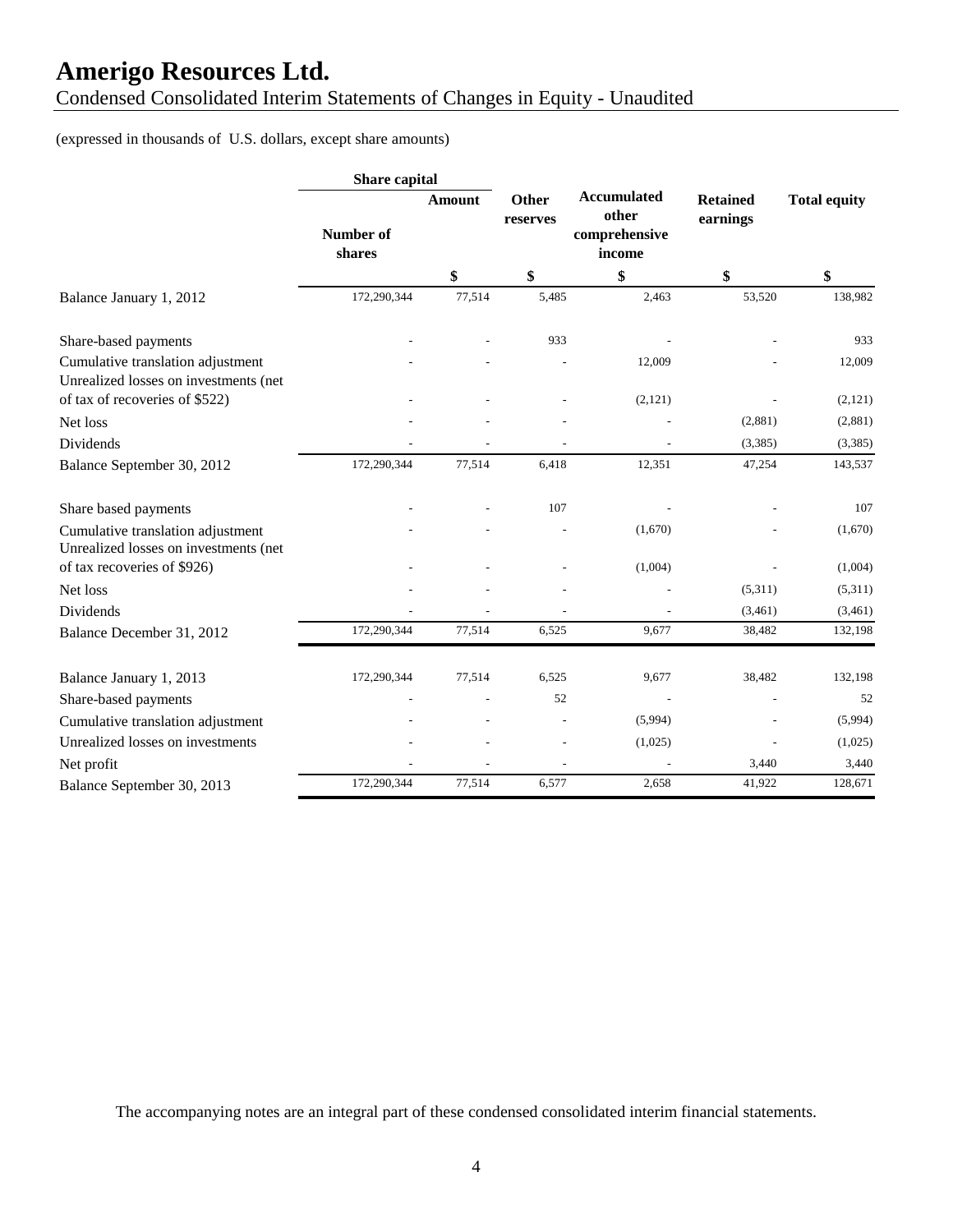(tabular amounts expressed in thousands of U.S. dollars, except share and per share amounts)

#### **1) GENERAL INFORMATION**

Amerigo Resources Ltd. (the "Company") is a company incorporated pursuant to the laws of British Columbia, Canada and its shares are listed for trading on the Toronto Stock Exchange ("TSX"), the OTCQX stock exchange in the United States and the Lima Stock Exchange. The address of the Company's principal office is Suite 1950 – 400 Burrard Street, Vancouver, British Columbia.

The Company is a producer of copper and molybdenum concentrates with operations in Chile. Its operating subsidiary Minera Valle Central S.A. ("MVC") has a contractual relationship with the El Teniente Division ("DET") of Corporacion Nacional del Cobre de Chile ("Codelco"), Chile's state-owned copper producer, through 2021 to process fresh and old tailings from El Teniente, the world's largest underground copper mine (Notes 7 and 20).

These condensed consolidated interim financial statements were authorised for issue by the board of directors on November 6, 2013.

#### **2) BASIS OF PRESENTATION AND STATEMENT OF COMPLIANCE**

The Company is following the same accounting policies and methods of computation in these condensed consolidated interim financial statements as it did in the audited consolidated financial statements for the year ended December 31, 2012, except as described in Note 4 of the Company's condensed consolidated interim financial statements for the three months ended March 31, 2013.

These condensed consolidated interim financial statements have been prepared in accordance with International Financial Reporting Standards ("IFRS") as issued by the International Accounting Standards Board ("IASB") applicable to the preparation of interim financial statements, including IAS 34, Interim Financial Reporting. These condensed consolidated interim financial statements do not include all the information and note disclosure required by IFRS for annual financial statements, and therefore, should be read in conjunction with the audited consolidated financial statements for the year ended December 31, 2012, which have been prepared in accordance with IFRS as issued by the IASB.

#### **3) ACCOUNTING POLICIES**

Taxes on income in the interim periods are accrued using the tax rate that would be applicable to expected total annual profit or loss.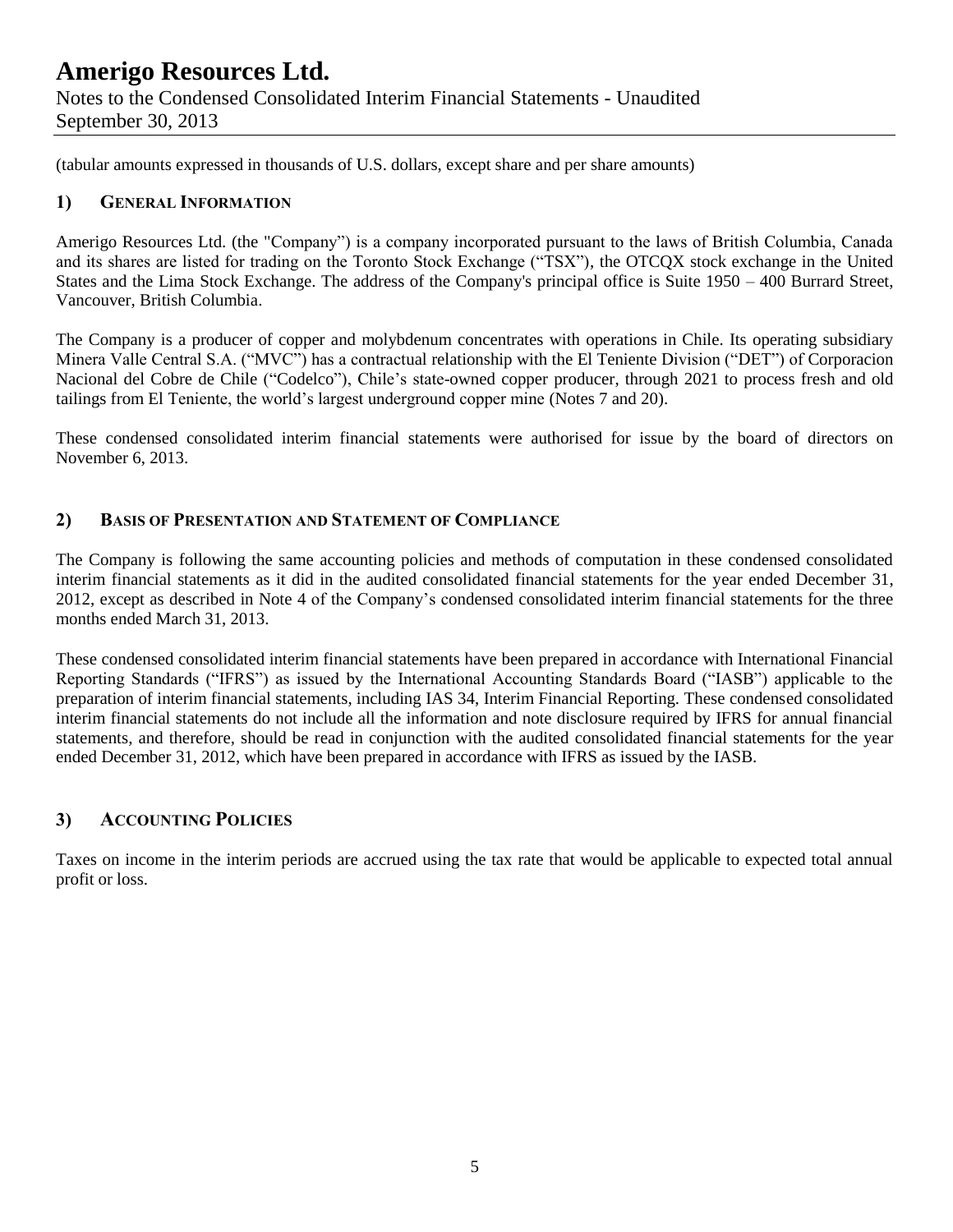(tabular amounts expressed in thousands of U.S. dollars, except share and per share amounts)

#### **4) ESTIMATES**

The preparation of interim financial statements requires management to make judgements, estimates and assumptions that affect the application of accounting policies and the reported amounts of assets and liabilities, income and expenses. Actual results may differ from these estimates. In preparing these condensed consolidated interim financial statements, the significant judgements made by management in applying the Company's accounting policies and the key sources of estimation uncertainty were the same as those that applied to the consolidated financial statements for the year ended December 31, 2012, except as described in the following paragraphs.

#### *Asset Retirement Obligation ("ARO")*

The Company assesses its provision for ARO and fair values the liability at the end of each reporting quarter, using the current risk-free discount rates. The ARO results from the obligation to remove property and equipment at the end of the term of the El Teniente contract and from environmental regulations set by Chilean authorities. AROs include costs related to MVC's plant and equipment. The ARO is a critical accounting estimate for the Company. There are significant uncertainties related to the ARO and the impact on the financial statements could be material. The eventual timing and costs of the ARO could differ from current estimates. The main factors that could cause expected ARO cash flows to change include changes to laws and legislation and additions of new plant and equipment. The future value of the provision for ARO was determined using an estimated annual inflation rate of 3.5%, a risk premium estimated at 7% and discounted at the risk-free rate of 5.25%. The Company anticipates the ARO will change once the contractual arrangements for the Cauquenes expansion are finalized.

#### *Impairment of Property, Plant and Equipment*

In accordance with the Company's accounting policy, each asset or cash generating unit is evaluated at each reporting date to determine whether there are any indications of impairment. If any such indication exists, a formal estimate of recoverable amount is performed and an impairment loss is recognized to the extent that the carrying amount exceeds the recoverable amount. The recoverable amount of an asset or cash generating group of assets is measured at the higher of fair value less costs to sell and value in use.

The determination of recoverable amount requires management to make estimates and assumptions about expected production and sales volumes, metals prices, reserves, operating costs, mine closure and restoration costs, future capital expenditures and appropriate discount rates for future cash flows. The estimates and assumptions are subject to risk and uncertainty, and as such there is the possibility that changes in circumstances will alter these projections, which may impact the recoverable amount of the assets. In such circumstances, some or all of the carrying value of the assets may be further impaired or the impairment charge reduced with the impact recorded in the statement of income.

As at September 30, 2013, management of the Company determined that the Company's continued depressed share price, resulting in capitalization below net assets constituted an impairment indicator, and completed an impairment assessment for MVC that included a determination of fair value less costs to sell.

Key assumptions incorporated in the impairment model included the following:

- Copper prices (\$/lb): 2013: \$3.30; 2014: \$3.19: 2015: \$3.20; 2016: \$3.08: 2017 to 2037: \$2.95
- Power costs (excluding benefit from self-generation): From 2013 to 2017 costs are per contractual estimates (2013: \$0.0920/kWh, 2014: \$0.1039/kWh, 2015: \$0.1069/kWh, 2016: \$0.1093/kWh, 2017: \$0.1112/kWh). From 2018 to 2037: estimated at \$0.1200/kWh
- Operating costs based on historical costs incurred and estimated forecasts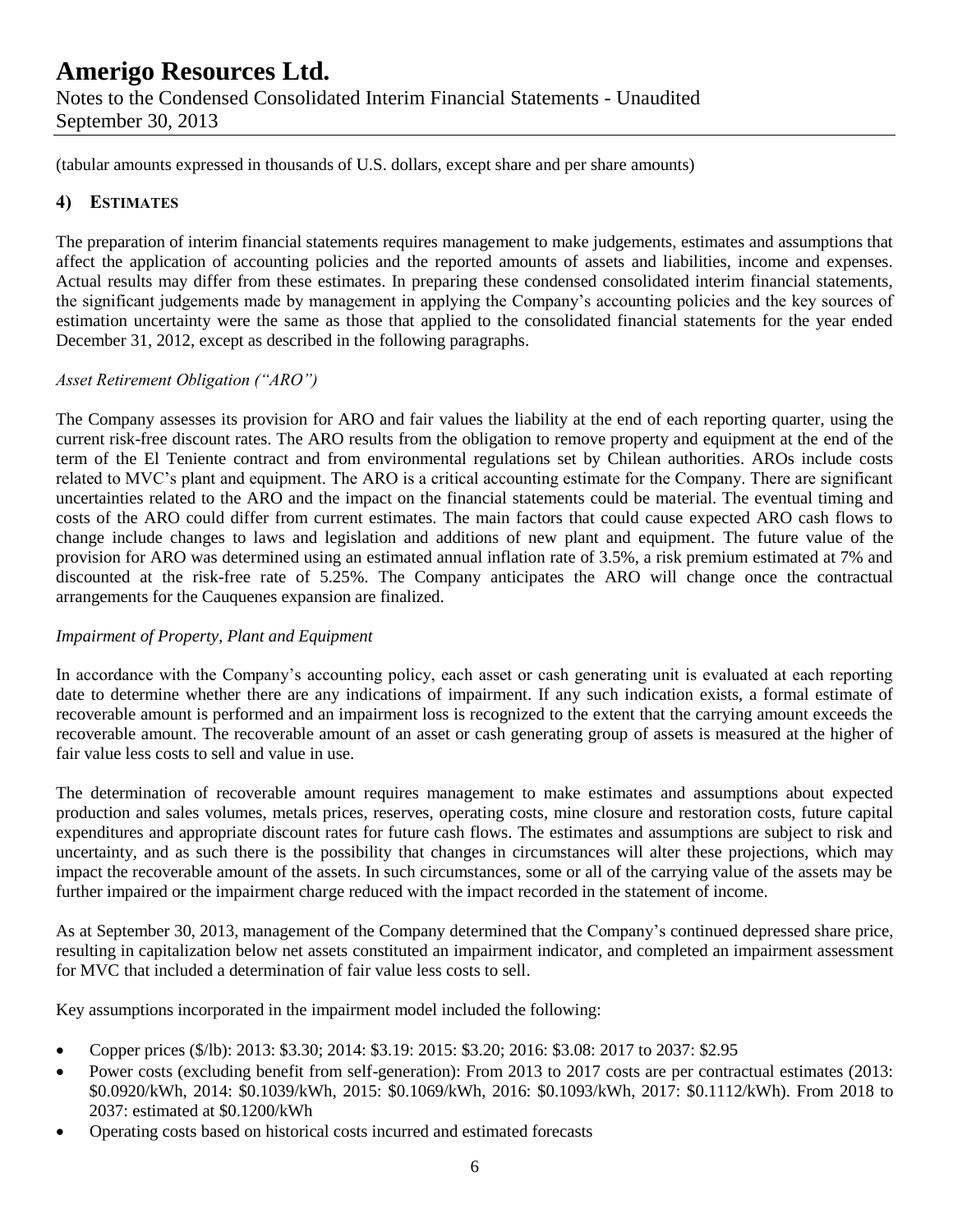September 30, 2013

(tabular amounts expressed in thousands of U.S. dollars, except share and per share amounts)

- Production volume and recoveries as indicated in MVC's mining plan from 2013 to 2037, including processing of fresh tailings and old tailings from the Colihues and Cauquenes deposits (Note 20)
- Extension of the existing contracts with El Teniente to 2037 (Note 20)
- Discount rate: 9% after tax

Management's impairment evaluation did not result in the identification of an impairment loss as of September 30, 2013. Although management believes the estimates applied in these impairment assessments are reasonable, such estimates are subject to significant uncertainties and judgments. Sensitivities to changes in estimated operating costs, particularly estimated power costs beyond MVC's current power contracts, delays in finalizing the definitive Cauquenes agreements and increases to estimated expansion capital costs could trigger an impairment which could be material.

#### **5) INVENTORIES**

|                                        | September 30, | December 31,          |  |
|----------------------------------------|---------------|-----------------------|--|
|                                        | 2013          | 2012<br>$\mathbf{\$}$ |  |
|                                        |               |                       |  |
| Plant supplies and consumables at cost | 7,268         | 7,957                 |  |
| Concentrate inventories at cost        | 4,230         | 3,367                 |  |
|                                        | 11,498        | 11,324                |  |

Concentrates in process at the various processing stages of MVC's operations and finished product inventories are valued at the lower of average cost and net realizable value.

#### **6) INVESTMENTS**

|                        | September 30, | December 31,  |  |
|------------------------|---------------|---------------|--|
|                        | 2013          | 2012          |  |
|                        | \$            | $\mathbf{\$}$ |  |
| <b>Start of period</b> | 4,149         | 8,723         |  |
| Exchange differences   | 24            | 141           |  |
| Changes in fair value  | (1,025)       | (4,715)       |  |
| End of period          | 3,148         | 4,149         |  |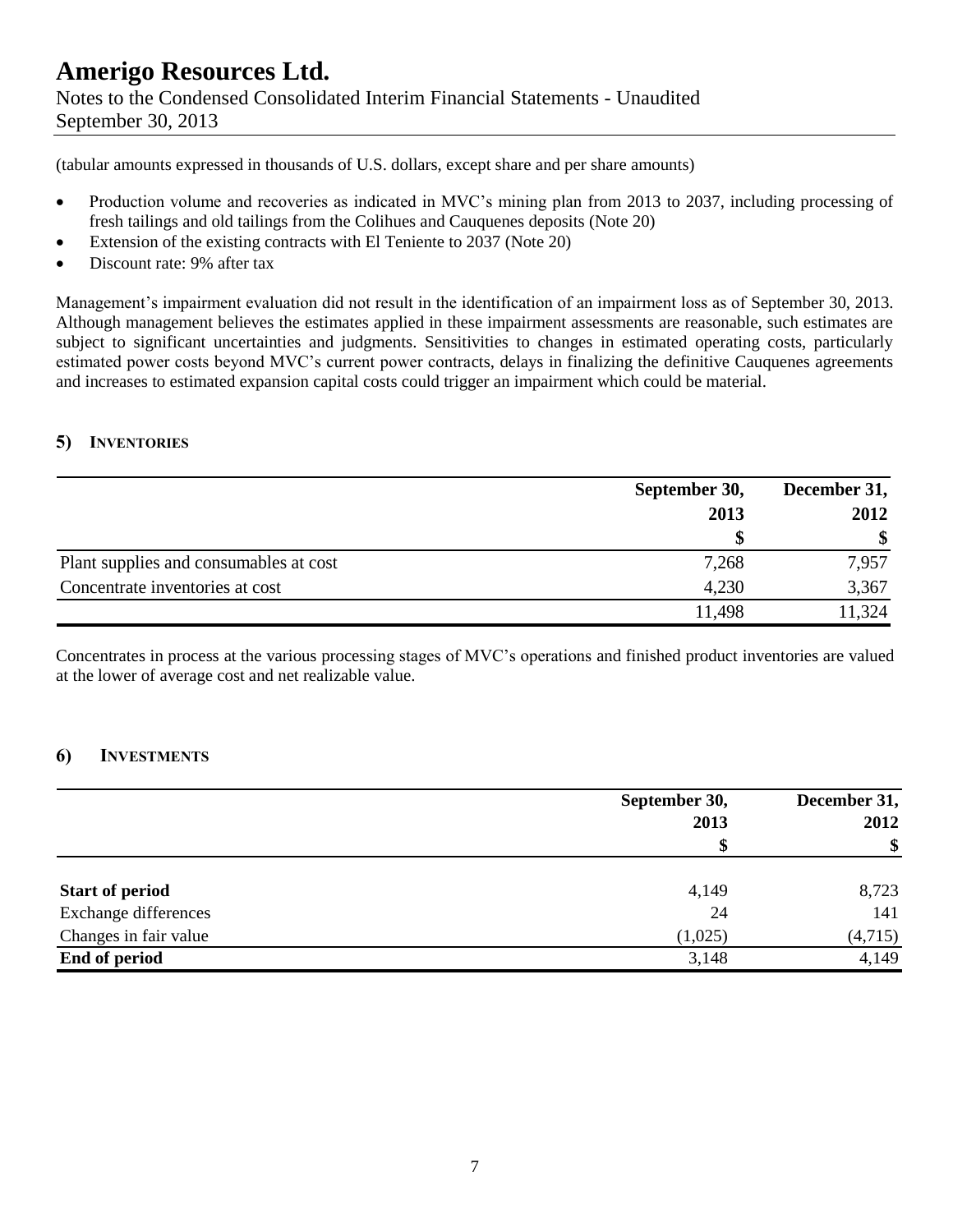(tabular amounts expressed in thousands of U.S. dollars, except share and per share amounts)

Available-for-sale financial assets include the following:

|                       | September 30,            | December 31,<br>2012 |  |
|-----------------------|--------------------------|----------------------|--|
|                       | 2013                     |                      |  |
|                       |                          | \$                   |  |
| Candente Copper Corp. | 1,515                    | 2,210                |  |
| Los Andes Copper Ltd. | 1,633                    | 1,609                |  |
| Candente Gold Corp.   | $\qquad \qquad$          | 260                  |  |
| Cobriza Metals Corp.  | $\overline{\phantom{a}}$ | 70                   |  |
|                       | 3,148                    | 4,149                |  |

a) At September 30, 2013, Candente Copper Corp. ("Candente Copper"), a company listed on the TSX, had a closing share price of Cdn\$0.245 and the fair value of the Company's approximately 5% investment in Candente Copper was \$1.5 million. During the nine months ended September 30, 2013, the Company recorded other comprehensive loss of \$755,000 (nine months ended September 30, 2012: other comprehensive loss of \$2.6 million) for the changes in fair value of this investment.

- b) At September 30, 2013, Los Andes Copper Ltd. ("Los Andes"), a Company listed on the TSX Venture Exchange, had a closing share price of Cdn\$0.21, and the fair value of the Company's approximately 5% investment in Los Andes was \$1.6 million. During the nine months ended September 30, 2013, the Company recorded other comprehensive income of \$61,000 (nine months ended September 30, 2012: other comprehensive loss of \$75,000) for the changes in the fair value of this investment.
- c) Management wrote off the Company's investment in Candente Gold Corp. on June 30, 2013, recording other comprehensive loss of \$260,000 in the process. During the nine months ended September 30, 2012, the Company recorded other comprehensive loss of \$104,000 for the changes in the fair value of this investment.
- d) Management wrote-off the Company's investment in Cobriza Metals Corp. on June 30, 2013, recording other comprehensive loss of \$71,000 in the process. During the nine months ended September 30, 2012, the Company recorded other comprehensive loss of \$59,000 for the changes in the fair value of this investment.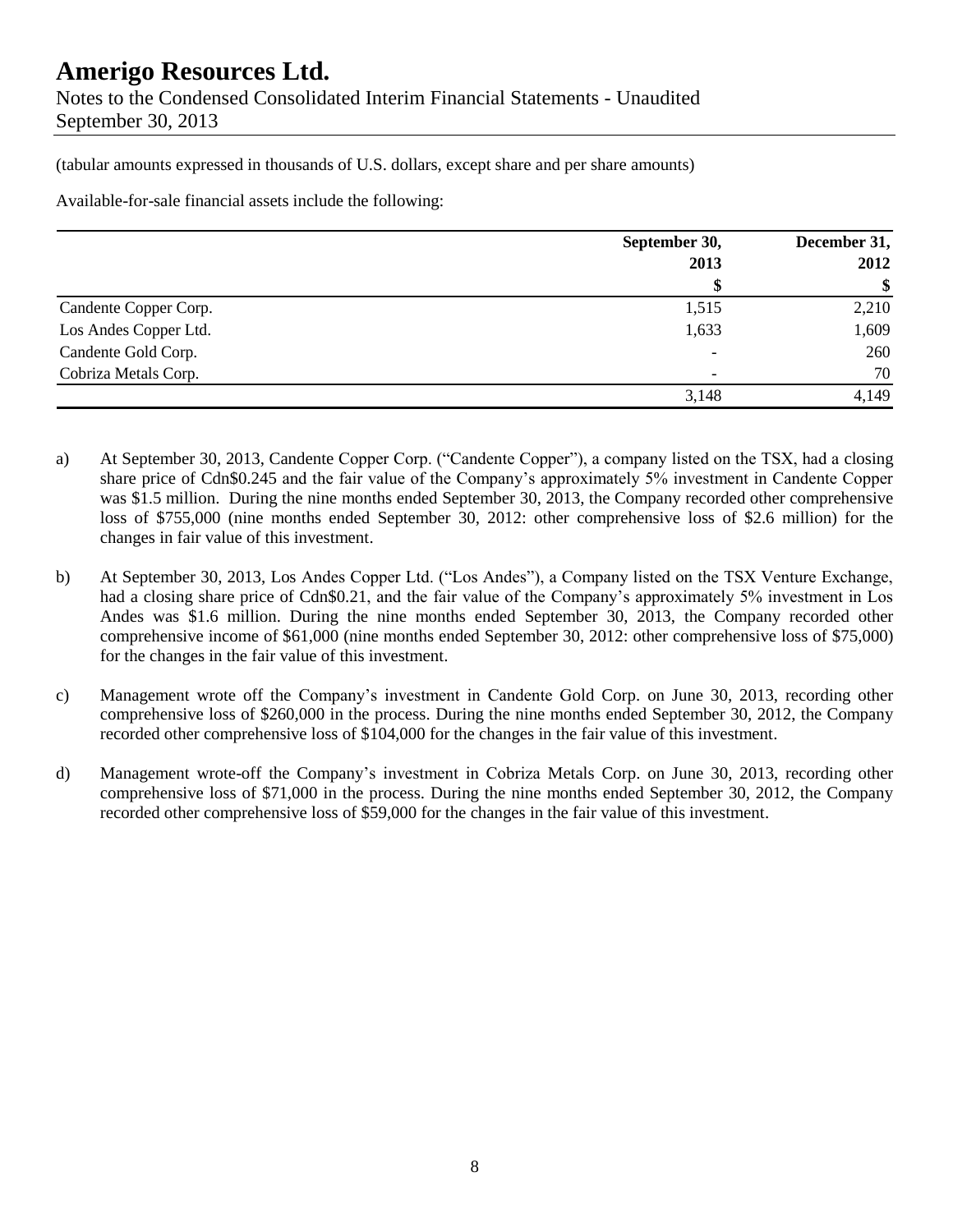(tabular amounts expressed in thousands of U.S. dollars, except share and per share amounts)

#### **7) EL TENIENTE ROYALTIES PAYABLE**

MVC has a contract with DET to process tailings until 2021 from the current production of the El Teniente mine in Chile ("fresh tailings"). MVC pays a royalty to DET on copper and molybdenum concentrates produced by MVC. The amount of the copper royalty on fresh tailings is determined pursuant to a formula that considers both the price of copper and the copper content in the fresh tailings. No royalties are payable on fresh tailings if the copper price is below \$0.80/lb (for copper content in fresh tailings between 0.09% and 0.1499%); if the copper price is between \$0.80/lb and \$0.95/lb, the royalty varies on a sliding scale from 0% to 10%; if the copper price is between \$0.95/lb and \$1.30/lb, the royalty varies on a sliding scale from 10% to 13.5%; and if the copper price is \$1.30/lb or higher, a maximum royalty of 13.5% is payable.

Royalty payments for copper concentrates production are calculated using the LME Price for copper for the month of delivery of the tailings, and invoiced by DET in Chilean Pesos ("CLP") using the higher of either the "Dolar Acuerdo" or the "Dolar Observado" exchange rates, on a monthly basis within 30 days of the end of the third month following the month of delivery of the tailings. Payment to DET is made within 10 days of receipt of invoices. Accordingly, the price base used for the calculation of the El Teniente royalty is, in most instances, not the same price base used for the pricing of copper concentrate sales.

Adjustments to the El Teniente royalty are recorded on a monthly basis for changes in copper concentrate deliveries during the settlement period.

MVC also pays to DET a royalty of 10% of MVC's net revenue received from the sale of molybdenum concentrates produced from fresh tailings.

The El Teniente royalties are recorded as a component of cost of sales.

During the quarter ended June 30, 2009, MVC reached an agreement with DET with respect to the processing of tailings from the Colihues tailings impoundment ("old tailings"), which provides for a sliding scale copper royalty on old tailings that is 3% if the LME Price is less than \$0.80/lb, and rises to approximately 30% at an LME Price of \$4.27/lb, but also contains a provision that the parties will review and potentially adjust the formula where the LME Price remains lower than \$1.95/lb or higher than \$4.27/lb for three consecutive months. For molybdenum prices lower than \$35/lb, the royalty on old tailings is 11.9% and for molybdenum prices greater than or equal to \$35/lb, the royalty is 12.4%. The agreement further provides that in December of each year the parties will revise the formula's grade and recovery parameters if necessary.

From time to time the Company may enter into short term modifications to the legal structure of the royalty arrangements with El Teniente. The Company's view is that these arrangements do not change the substance of the underlying Royalty arrangement.

As at September 30, 2013, royalties payable to El Teniente were \$9.9 million (December 31, 2012: \$16.5 million), representing approximately four months of royalties.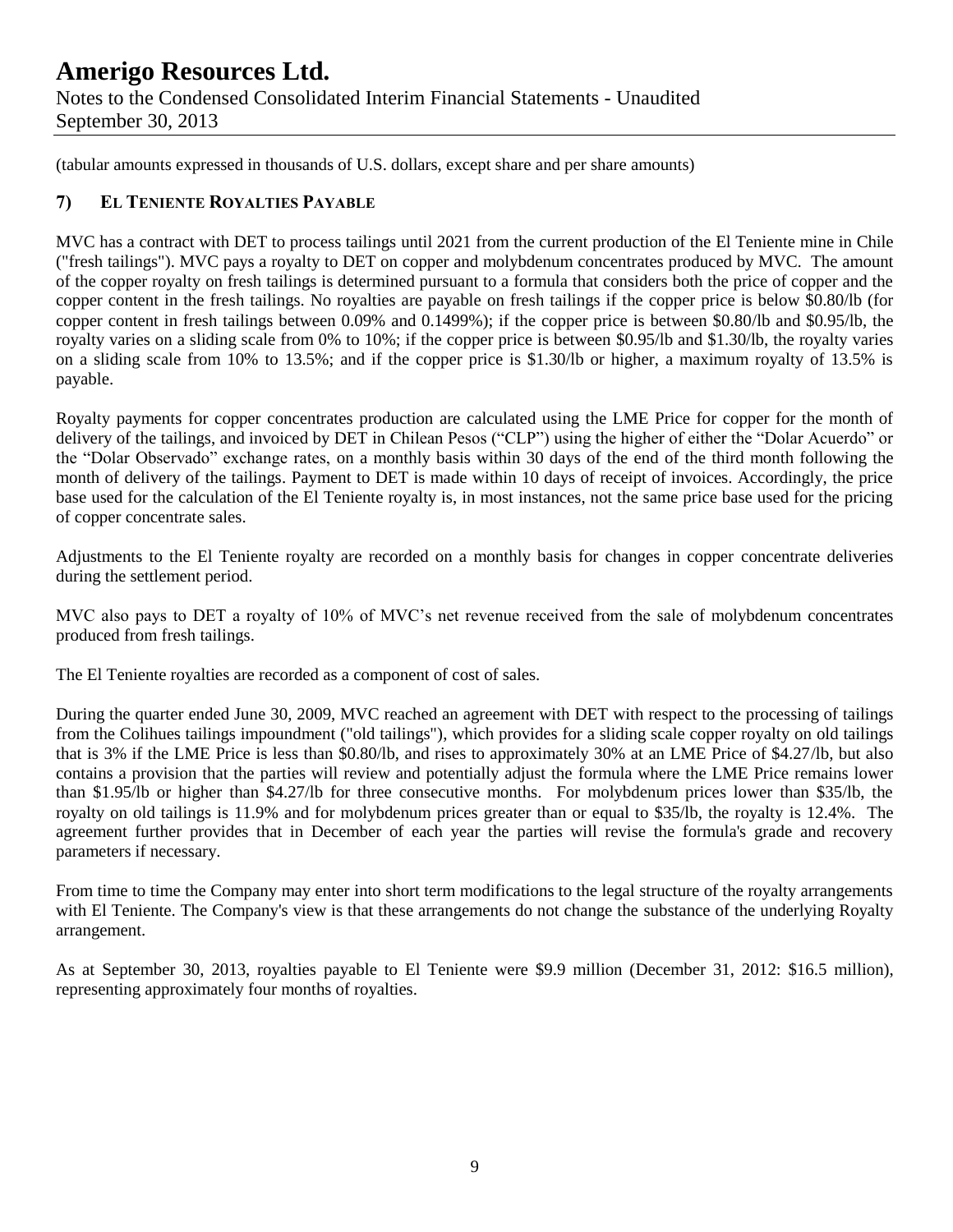(tabular amounts expressed in thousands of U.S. dollars, except share and per share amounts)

#### **8) EXPLORATION AND EVALUATION ASSETS**

|                              | \$     |
|------------------------------|--------|
| Year ended December 31, 2012 |        |
| Opening net book amount      | 10,131 |
| <b>Exchange differences</b>  | 950    |
| <b>Additions</b>             | 7,655  |
|                              | 18,736 |

| Nine months ended September 30, 2013 |        |
|--------------------------------------|--------|
| Opening net book amount              | 18,736 |
| Exchange differences                 | (975)  |
| Additions                            | 3,247  |
|                                      | 21,008 |

The Company's exploration and evaluation assets ("EEA") relate to costs incurred to conduct pilot tests, engineering costs and other associated costs to evaluate the potential options for the processing of tailings in Codelco's Cauquenes tailings deposit. The Company has the legal right to explore this area while it conducts negotiations to obtain the legal right to process these tailings (Note 20).

EEA will be reclassified to property, plant and equipment in the period of the change in status of these assets.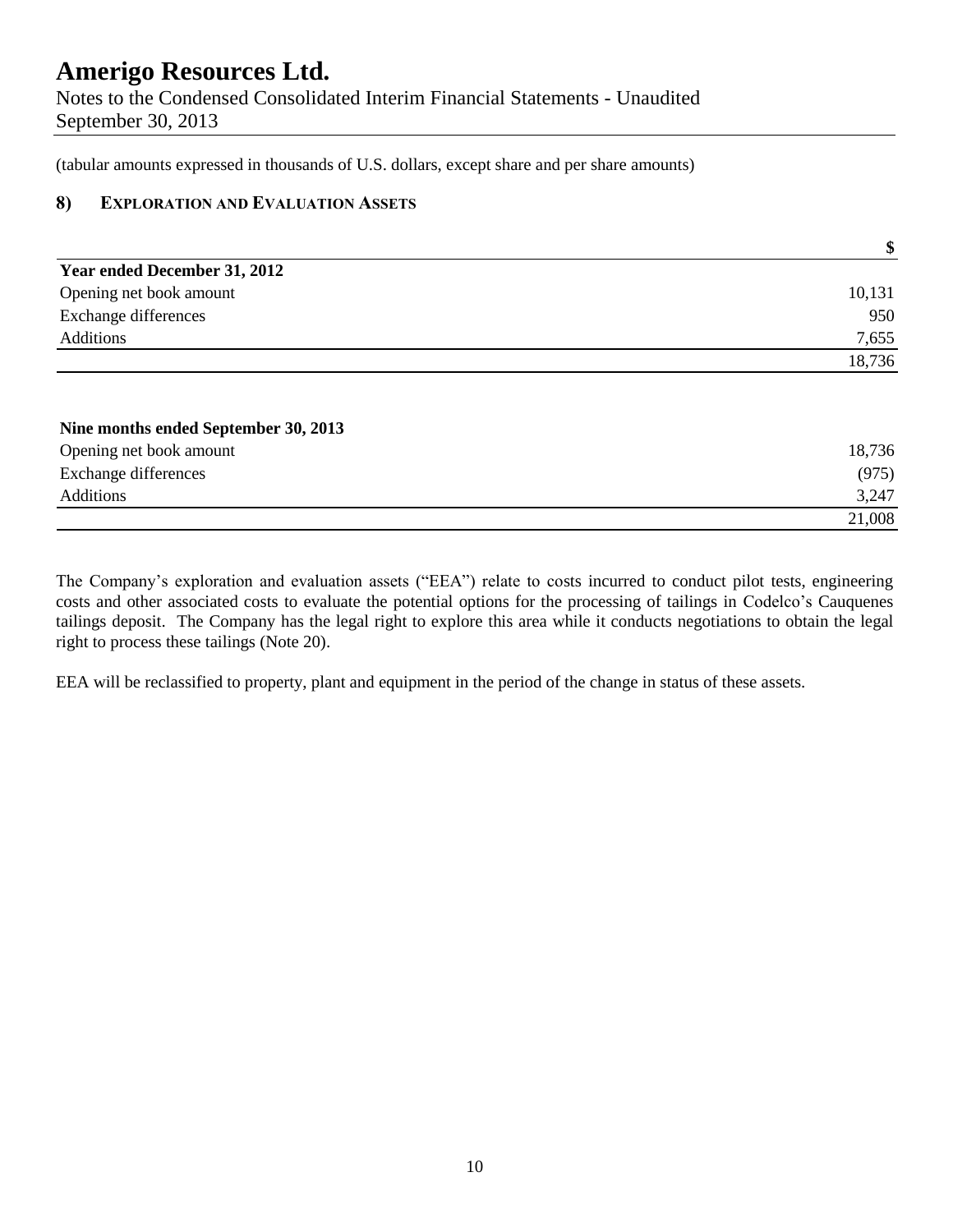Notes to the Condensed Consolidated Interim Financial Statements - Unaudited September 30, 2013

(tabular amounts expressed in thousands of U.S. dollars, except share and per share amounts)

#### **9) PROPERTY, PLANT AND EQUIPMENT**

|                                      | <b>Plant</b> and | equipment and |              |
|--------------------------------------|------------------|---------------|--------------|
|                                      | infrastructure   | other assets  | <b>Total</b> |
|                                      | \$               | \$            | \$           |
| Year ended December 31, 2012         |                  |               |              |
| Opening net book amount              | 101,911          | 26,597        | 128,508      |
| <b>Exchange differences</b>          | 8,767            | 1,915         | 10,682       |
| <b>Additions</b>                     | 11,297           | 2,967         | 14,264       |
| Depreciation charge                  | (12, 422)        | (2,695)       | (15, 117)    |
| <b>Closing net book amount</b>       | 109,553          | 28,784        | 138,337      |
|                                      |                  |               |              |
| At December 31, 2012                 |                  |               |              |
| Cost                                 | 178,781          | 55,231        | 234,012      |
| Accumulated depreciation             | (69, 228)        | (26, 447)     | (95, 675)    |
| Net book amount                      | 109,553          | 28,784        | 138,337      |
| Nine months ended September 30, 2013 |                  |               |              |
| Opening net book amount              | 109,553          | 28,784        | 138,337      |
| Exchange differences                 | (5,071)          | (1,185)       | (6,256)      |
| <b>Additions</b>                     | 3,083            | 795           | 3,878        |
| Disposals                            |                  | (17)          | (17)         |
| Depreciation charge                  | (9,549)          | (2,516)       | (12,065)     |
| <b>Closing net book amount</b>       | 98,016           | 25,861        | 123,877      |
|                                      |                  |               |              |
| At September 30, 2013                |                  |               |              |
| Cost                                 | 172,892          | 53,511        | 226,403      |
| Accumulated depreciation             | (74, 876)        | (27, 650)     | (102, 526)   |
| Net book amount                      | 98,016           | 25,861        | 123,877      |

Total interest of \$206,000 was capitalised to September 30, 2013 and December 31, 2012 and is included in property, plant and equipment at September 30, 2013.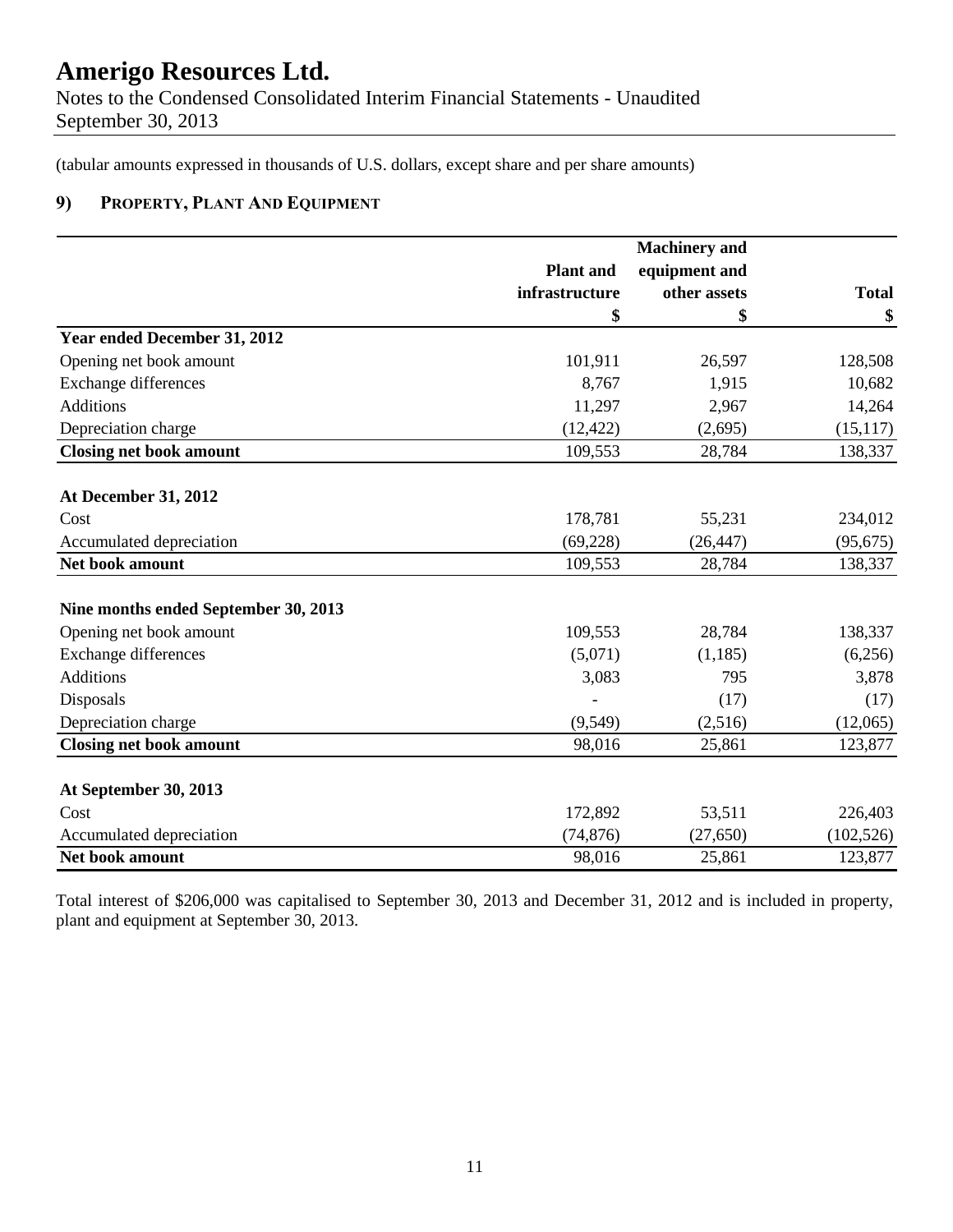Notes to the Condensed Consolidated Interim Financial Statements - Unaudited September 30, 2013

(tabular amounts expressed in thousands of U.S. dollars, except share and per share amounts)

#### **10) INTANGIBLE ASSETS**

|                                     | $\boldsymbol{\$}$ |
|-------------------------------------|-------------------|
| Net book amount, December 31, 2011  | 7,726             |
| Exchange differences                | 613               |
| Charged to earnings                 | (937)             |
| Net book amount, December 31, 2012  | 7,402             |
| Exchange differences                | (326)             |
| Charged to earnings                 | (701)             |
| Net book amount, September 30, 2013 | 6,375             |

#### **11) BORROWINGS**

|                                                             | September 30,<br>2013    | December 31,<br>2012 |
|-------------------------------------------------------------|--------------------------|----------------------|
|                                                             |                          | \$                   |
| Bank loans (Notes 11 $(a)$ , $(b)$ and $(c)$ )              |                          | 1,483                |
|                                                             |                          | 1,483                |
| Less: Short-term debt and current portion of long-term debt | $\overline{\phantom{a}}$ | 1,483                |
|                                                             | $\overline{\phantom{a}}$ |                      |

- a) In November 2010, MVC obtained from a Chilean bank a loan denominated in U.S. dollars in the principal amount of \$4 million to assist with the financing of a pilot plant to evaluate the viability of processing tailings from a new project. This loan was repaid in full during the quarter ended December 31, 2012. Total borrowing costs of \$206,000 on this loan were capitalized, at a capitalization rate of 100%.
- b) In December 2008, MVC obtained a \$5 million loan from a Chilean bank. In May 2009, the loan was converted into a Chilean peso ("CLP") loan and in May 2010 it was restructured as a three year loan. The principal amount of this loan was CLP 2,858 million and it was repaid in full during the quarter ended June 30, 2013.
- c) In January 2012, Minera Valle Central Generacion S.A. ("MVC Generacion"), a wholly-owned subsidiary of MVC, obtained from a Chilean bank a working capital loan of CLP301 million (the equivalent of \$616,000 at the loan grant date). This loan was repaid in full during the quarter ended June 30, 2013.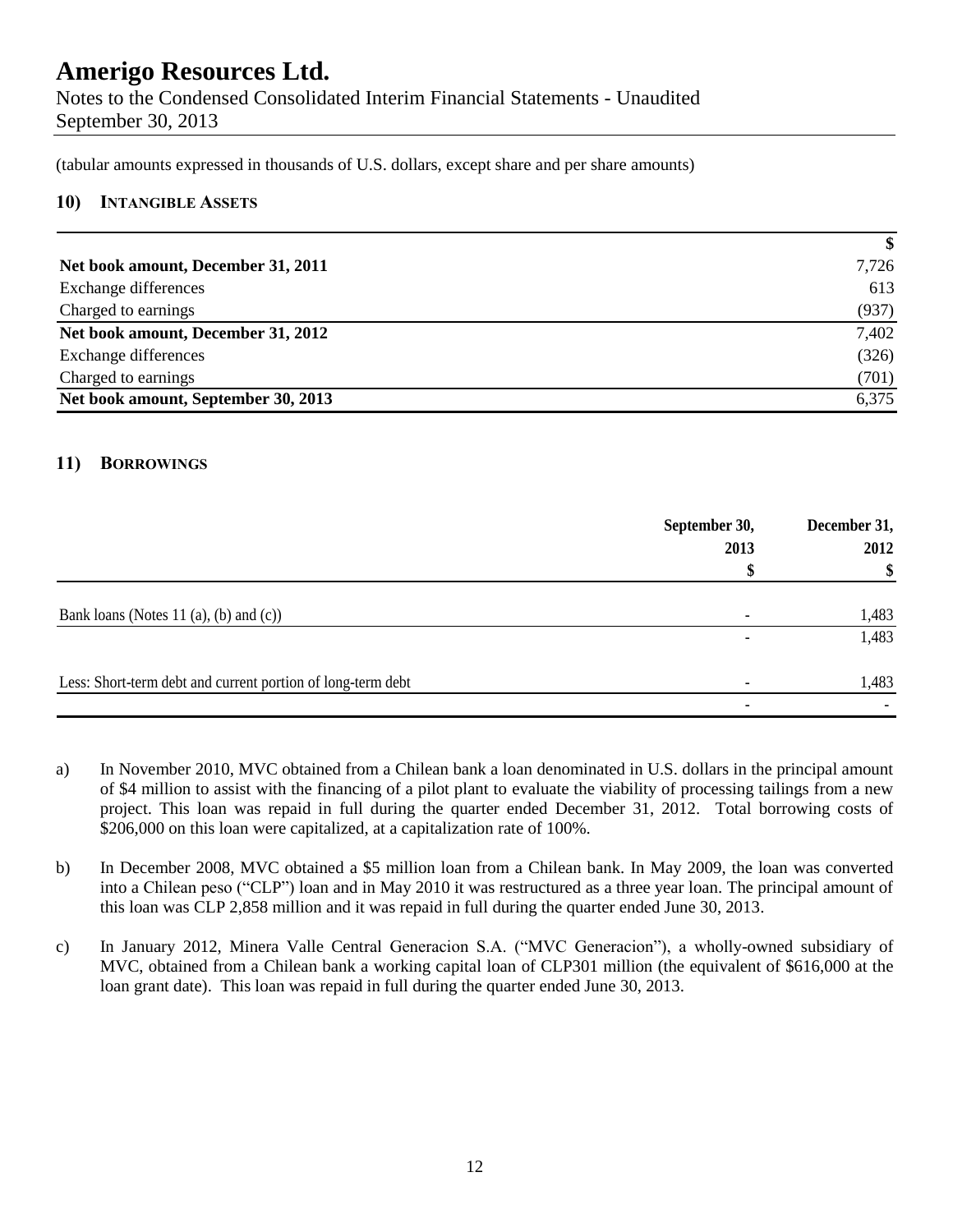(tabular amounts expressed in thousands of U.S. dollars, except share and per share amounts)

d) In July 2011 MVC entered into an agreement with a Chilean bank to secure a revolving working capital line of credit for up to \$20 million or its equivalent in CLP (the "Line of Credit"). The Line of Credit has a term to July 4, 2014. For borrowings in CLP, this loan provides for interest at a variable rate of TAB plus an applicable margin, and for borrowings in US dollars provides for interest at a variable rate of LIBOR-30 days plus applicable margin. Current borrowing rates would be 0.585% per month on CLP draws and 0.1442% per month on US dollar draws. The Line of Credit requires MVC to meet minimum quarterly equity, debt to equity and maximum debt ratios. MVC was in compliance with these covenants at September 30, 2013. No funds have been drawn down on this line of credit.

#### **12) RELATED PARTY TRANSACTIONS**

#### a) Royalties to Related Parties

Amerigo holds its interest in MVC through Amerigo International Holdings Corp. ("Amerigo International").

Amerigo International is wholly-owned by Amerigo except for certain outstanding Class A shares which are owned indirectly by Amerigo's Chairman and Chief Executive Officer, an associate of the Chairman and Chief Executive Officer, a former director of Amerigo and an associate of that former director. The Class A shares were issued as part of a tax-efficient structure for the payment of the royalty (the "Royalty") granted in exchange for the transfer to the Company of an option to purchase MVC.

In accordance with the articles of Amerigo International, the holders of the Class A shares are not entitled to any dividend or to other participation in the profits of Amerigo International, except for a total royalty dividend, if declared by the directors of Amerigo International, in an amount equal to the amount of the Royalty.

The Royalty is calculated as follows:

- \$0.01 for each pound of copper equivalent produced from El Teniente tailings by MVC or any successor entity to MVC if the price of copper is under \$0.80, or
- \$0.015 for each pound of copper equivalent produced from El Teniente tailings by MVC or any successor entity to MVC if the price of copper is \$0.80 or more.

The Royalty is a derivative financial instrument. This liability is measured at fair value, with changes in fair value recorded in profit for the period. The fair value of the liability at September 30, 2013 is \$5.2 million (December 31, 2012: \$6 million), with a current portion of \$688,000 (December 31, 2012: \$731,000) and a long-term portion of \$4.6 million (2012: \$5.3 million).

The Royalty is paid as a royalty dividend on the Class A shares of Amerigo International. During the nine months ended September 30, 2013, royalties totalling \$536,000 were paid or accrued to the Amerigo International Class A shareholders (2012: \$621,000). At September 30, 2013, \$60,000 of this amount remained outstanding (December 31, 2012: \$71,000).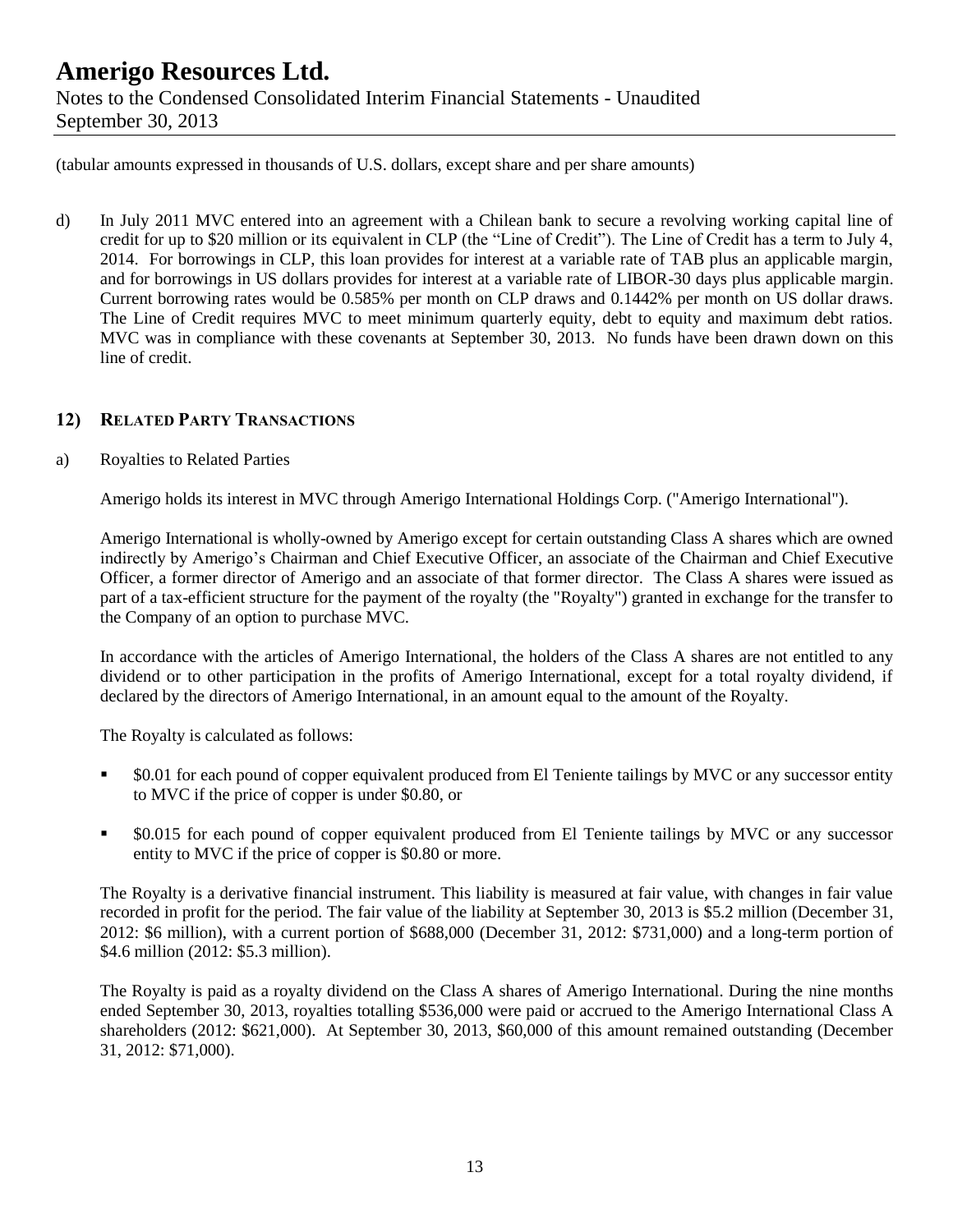September 30, 2013

(tabular amounts expressed in thousands of U.S. dollars, except share and per share amounts)

#### b) Purchases of Goods and Services

The Company's related parties consist of companies owned by executive officers and directors, as follows:

|                                   | <b>Nature of Transactions</b> |
|-----------------------------------|-------------------------------|
| Zeitler Holdings Corp.            | Management                    |
| Michael J. Kuta Law Corporation   | Management                    |
| Delphis Financial Strategies Inc. | Management                    |

The Company incurred the following fees in connection with companies owned by executive officers and directors and in respect of salaries paid to an officer. Transactions have been measured at the exchange amount which is determined on a cost recovery basis.

|                              | Nine months   | Nine months   |  |
|------------------------------|---------------|---------------|--|
|                              | ended         | ended         |  |
|                              | September 30, | September 30, |  |
|                              | 2013          | 2012          |  |
|                              |               | \$            |  |
| Salaries and management fees |               | 606           |  |

#### c) Key Management Compensation

The remuneration of directors and other members of key management during the periods ended September 30, 2013 and 2012 were as follows:

|                                | Nine months   | Nine months   |
|--------------------------------|---------------|---------------|
|                                | ended         | ended         |
|                                | September 30, | September 30, |
|                                | 2013          | 2012          |
|                                | \$            | $\frac{1}{2}$ |
| Management and directors' fees | 867           | 794           |
| Share-based payments           | 52            | 903           |
|                                | 919           | 1,697         |

Share-based payments are the fair value of options vested to key management personnel.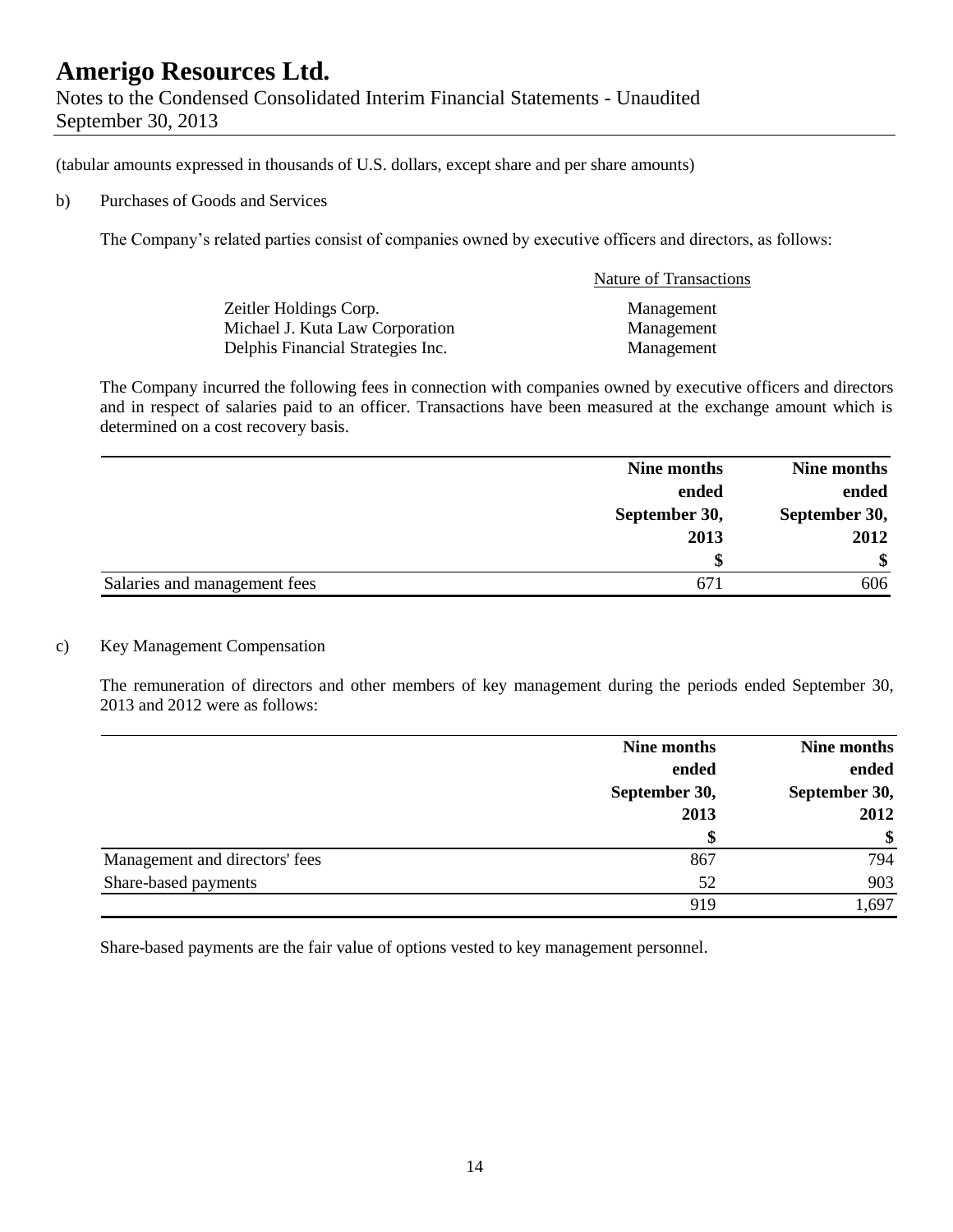Notes to the Condensed Consolidated Interim Financial Statements - Unaudited September 30, 2013

(tabular amounts expressed in thousands of U.S. dollars, except share and per share amounts)

#### **13) EQUITY**

a) Share Capital

Authorised share capital consists of an unlimited number of common shares without par value.

b) Share Options

There were no options granted in the nine months ended September 30, 2013. The weighted average fair value of the share options granted in the year ended December 31, 2012 was estimated at Cdn\$0.28 per option at the grant date based on the Black-Scholes option-pricing model using the following assumptions:

|                                 | 2013 | 2012   |
|---------------------------------|------|--------|
|                                 | \$   | \$     |
| Weighted average share price    |      | 0.73   |
| Weighted average exercise price |      | 0.73   |
| Dividend yield                  |      | 5.51%  |
| Risk free interest rate         |      | 1.25%  |
| Pre-vest forfeiture rate        |      | 0%     |
| Expected life (years)           |      | 3.66   |
| Expected volatility             |      | 71.73% |

#### Outstanding share options:

|                        |              | September 30, 2013 |              | December 31, 2012 |  |  |
|------------------------|--------------|--------------------|--------------|-------------------|--|--|
|                        |              | Weighted           |              | Weighted          |  |  |
|                        |              | average            |              | average           |  |  |
|                        |              | exercise           |              | exercise          |  |  |
|                        | <b>Share</b> | price              | <b>Share</b> | price             |  |  |
|                        | options      | Cdn\$              | options      | $Cdn$ \$          |  |  |
| At start of the period | 12,300,000   | 0.95               | 10,070,000   | 1.25              |  |  |
| Granted                | ۰            |                    | 3,900,000    | 0.73              |  |  |
| Expired                | (1,035,000)  | 2.13               | (1,670,000)  | 2.23              |  |  |
| At end of the period   | 11,265,000   | 0.84               | 12,300,000   | 0.95              |  |  |
| Vested and exercisable | 11,265,000   | 0.84               | 11,600,000   | 0.98              |  |  |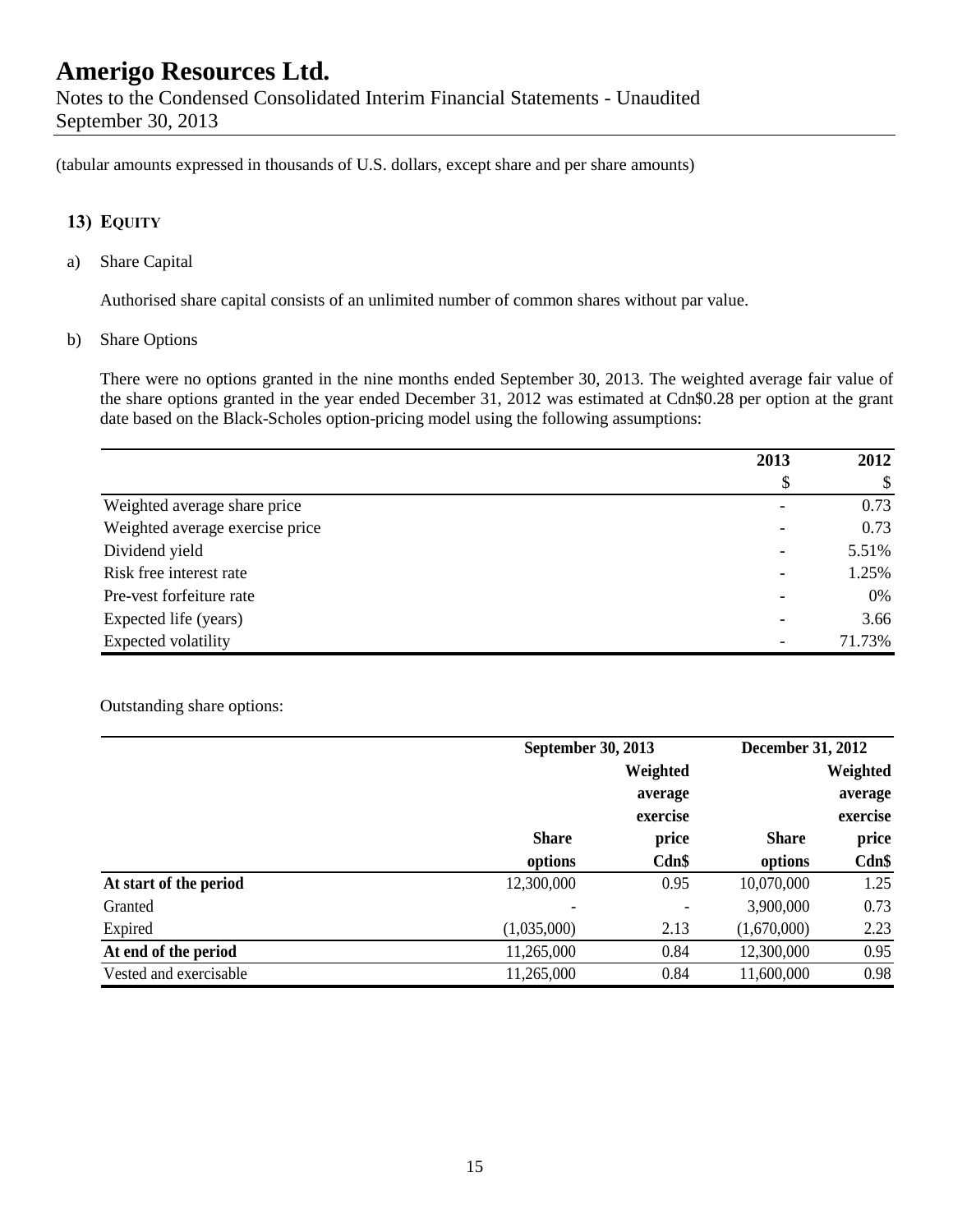(tabular amounts expressed in thousands of U.S. dollars, except share and per share amounts)

Information relating to share options outstanding at September 30, 2013 is as follows:

|               |                     |               |                |                | Weighted    |
|---------------|---------------------|---------------|----------------|----------------|-------------|
|               |                     |               | Weighted       |                | average     |
|               |                     |               | average        | Weighted       | remaining   |
|               |                     |               | exercise price | average        | life        |
|               |                     |               | <b>on</b>      | exercise price | of          |
| Outstanding   | <b>Vested share</b> |               | outstanding    | on vested      | outstanding |
| share options | options             | Price range   | options        | options        | options     |
|               |                     | Cdn\$         | Cdn\$          | \$             | (years)     |
| 1,700,000     | 1,700,000           | $0.31 - 0.69$ | 0.42           | 0.42           | 1.84        |
| 3,165,000     | 3,165,000           | $0.70 - 0.74$ | 0.70           | 0.70           | 1.42        |
| 3,200,000     | 3,200,000           | $0.75 - 0.95$ | 0.77           | 0.77           | 3.43        |
| 600,000       | 600,000             | $0.96 - 1.22$ | 1.12           | 1.12           | 2.61        |
| 2,600,000     | 2,600,000           | $1.23 - 1.32$ | 1.32           | 1.32           | 2.42        |
| 11,265,000    | 11,265,000          |               | 0.84           | 0.84           | 2.35        |

The weighted average remaining life of vested options at September 30, 2013 was 2.35 years.

Further information about share options is as follows:

|                               | Nine months |                      |
|-------------------------------|-------------|----------------------|
| ended                         |             | Nine months<br>ended |
| September 30,                 |             | September 30,        |
| 2013                          |             | 2012                 |
|                               |             | \$                   |
| Total compensation recognized |             | 934                  |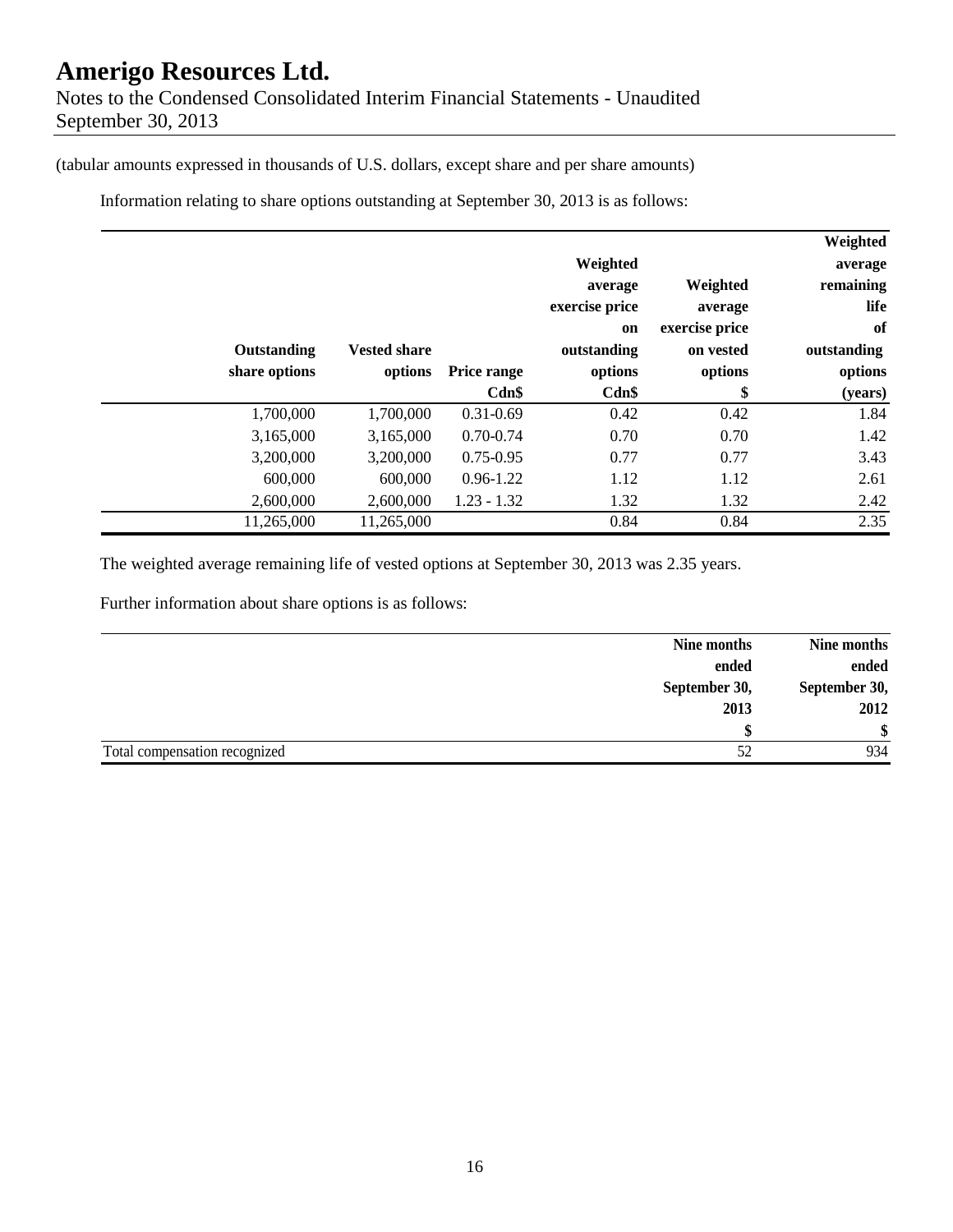(tabular amounts expressed in thousands of U.S. dollars, except share and per share amounts)

#### c) Earnings (loss) per Share

i) Basic

Basic earnings (loss) per share is calculated by dividing the (loss) profit attributable to equity owners of the Company by the weighted average number of ordinary shares in issue during the period excluding ordinary shares purchased by the Company and held as treasury shares.

|                                   | <b>Three Months</b><br>ended<br>September 30,<br>2013 | <b>Three Months</b><br>ended<br>September 30,<br>2012 | <b>Nine Months</b><br>ended<br>September 30,<br>2013 | <b>Nine Months</b><br>ended<br>September 30,<br>2012 |
|-----------------------------------|-------------------------------------------------------|-------------------------------------------------------|------------------------------------------------------|------------------------------------------------------|
| Profit (loss) for the period      | 1.039                                                 | (4,189)                                               | 3.440                                                | (2,881)                                              |
| Weighted average number of shares | 172.290.344                                           | 172,290,344                                           | 172,290,344                                          | 172,290,344                                          |
| Basic earnings (loss) per share   | 0.01                                                  | (0.02)                                                | 0.02                                                 | (0.02)                                               |

#### ii) Diluted

Diluted earnings (loss) per share are calculated by adjusting the weighted average number of shares outstanding to assume conversion of all potentially dilutive shares. Potentially dilutive shares relate to the exercise of outstanding share purchase options.

|                                                                                       | Three months  | Three months  | <b>Nine Months</b> | <b>Nine Months</b> |
|---------------------------------------------------------------------------------------|---------------|---------------|--------------------|--------------------|
|                                                                                       | ended         | ended         | ended              | ended              |
|                                                                                       | September 30, | September 30, | September 30,      | September 30,      |
|                                                                                       | 2013          | 2012          | 2013               | 2012               |
|                                                                                       | \$            | \$            | \$                 |                    |
| Profit (loss) for the period                                                          | 1,039         | (4,189)       | 3,440              | (2,881)            |
| Weighted average number of ordinary shares in issue<br>Effect of dilutive securities: | 172,290,344   | 172,290,344   | 172,290,344        | 172,290,344        |
| Share options                                                                         | 664,286       |               | 203.704            |                    |
| Weighted average diluted shares outstanding                                           | 172,954,630   | 172,290,344   | 172,494,048        | 172,290,344        |
| Diluted earnings (loss) per share                                                     | 0.01          | (0.02)        | 0.02               | (0.02)             |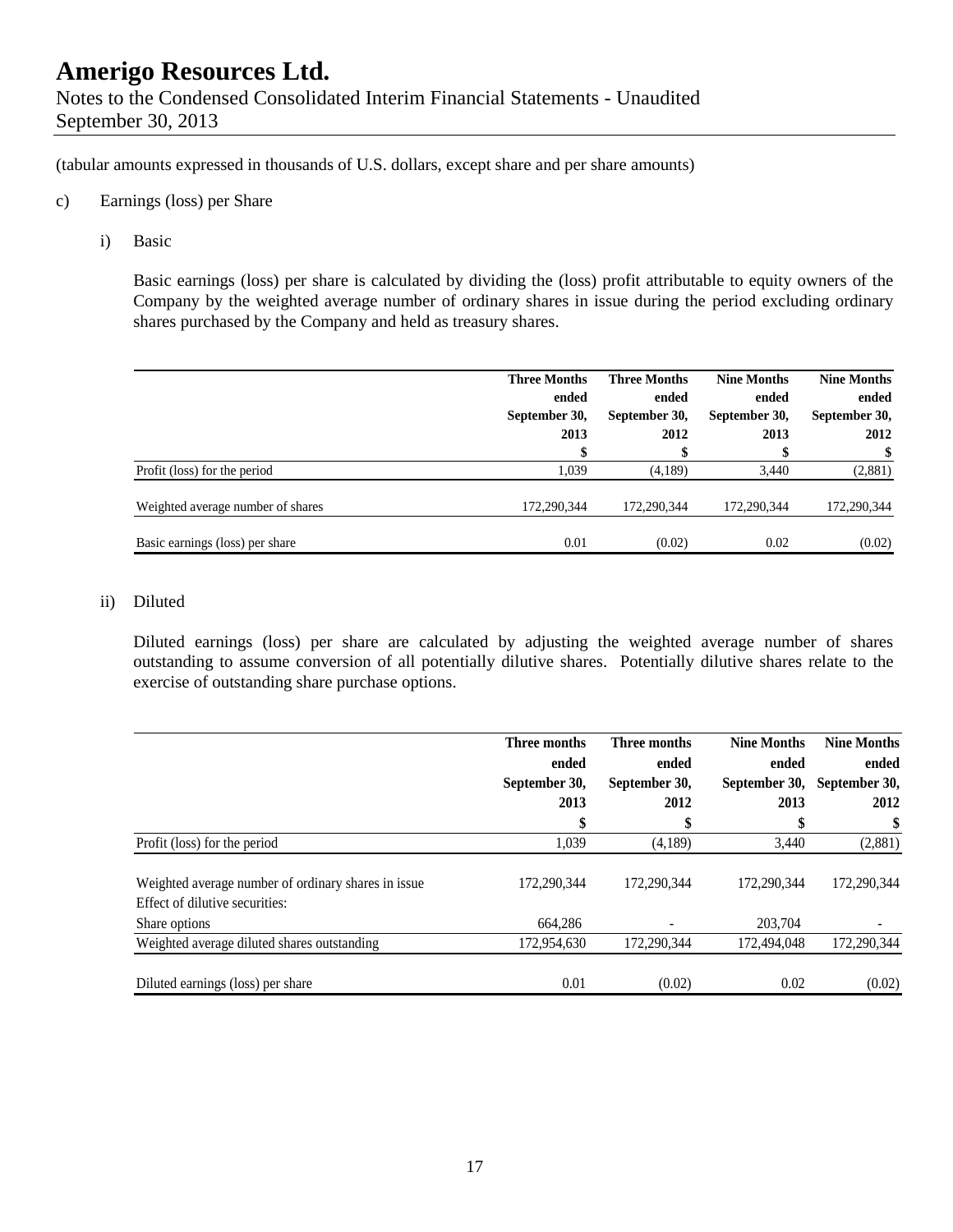(tabular amounts expressed in thousands of U.S. dollars, except share and per share amounts)

#### **14) SEGMENT INFORMATION**

Operating segments are based on the reports reviewed by the board of directors that are used to make strategic decisions. The Company has one operating segment, the production of copper concentrates with the production of molybdenum concentrates as a by-product.

The geographic distribution of non-current assets is as follows:

|        |               | Property, plant and equipment |               | <b>Other</b> |
|--------|---------------|-------------------------------|---------------|--------------|
|        | September 30, | December 31,                  | September 30, | December 31, |
|        | 2013          | 2012                          | 2013          | 2012         |
| Chile  | 123,596       | 138,000                       | 30,686        | 30,500       |
| Canada | 281           | 337                           | 818           | 805          |
|        | 123,877       | 138,337                       | 31,504        | 31,305       |

All of the Company's revenue is generated in Chile.

The Company's sales to one customer represent 94% of reported revenue (2012: 84%).

#### **15) EXPENSES BY NATURE**

Cost of sales consists of the following:

|                               | Three months<br>ended | Three months<br>ended | Nine months<br>ended | Nine months<br>ended |
|-------------------------------|-----------------------|-----------------------|----------------------|----------------------|
|                               | September 30,         | September 30,         | September 30,        | September 30,        |
|                               | 2013                  | 2012                  | 2013                 | 2012                 |
|                               | \$                    | \$                    | \$                   | \$                   |
| Production costs              | 17,307                | 30,057                | 56,506               | 85,173               |
| El Teniente royalty           | 7,258                 | 10,179                | 25,275               | 31,452               |
| Depreciation and amortization | 4,143                 | 4,051                 | 12,766               | 11,986               |
| Administration                | 1,117                 | 1,515                 | 3,696                | 3,895                |
| Transportation                | 377                   | 483                   | 1,199                | 1,238                |
|                               | 30,202                | 46,285                | 99,442               | 133,744              |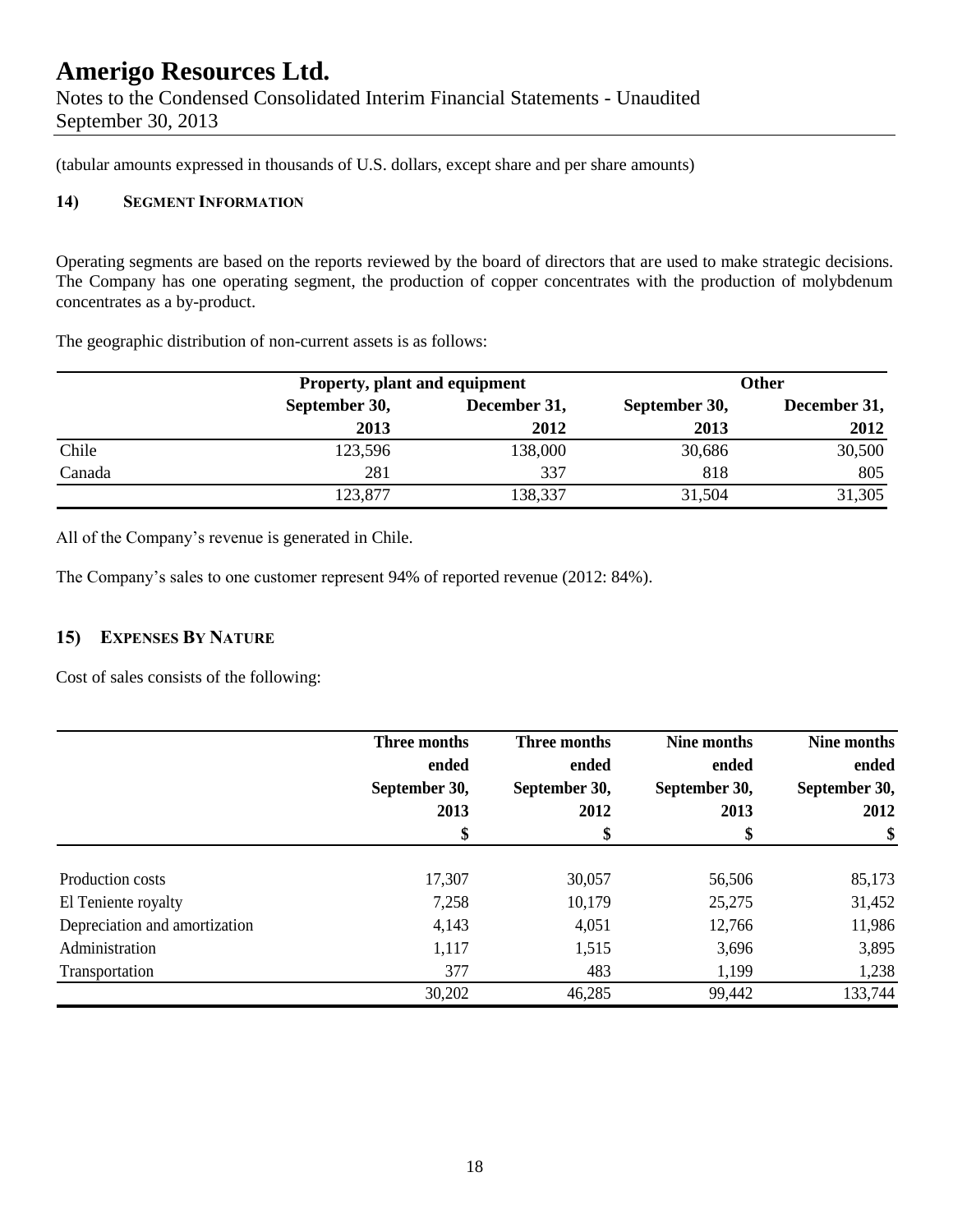(tabular amounts expressed in thousands of U.S. dollars, except share and per share amounts)

General and administration expenses consist of the following:

|                                            | Three months<br>ended<br>September 30,<br>2013 | Three months<br>ended<br>September 30,<br>2012 | Nine months<br>ended<br>September 30,<br>2013 | Nine months<br>ended<br>September 30,<br>2012 |
|--------------------------------------------|------------------------------------------------|------------------------------------------------|-----------------------------------------------|-----------------------------------------------|
|                                            |                                                |                                                |                                               |                                               |
|                                            |                                                |                                                |                                               |                                               |
|                                            |                                                |                                                |                                               |                                               |
|                                            | \$                                             |                                                |                                               | \$                                            |
| Office and general expenses                | 312                                            | 371                                            | 904                                           | 1,086                                         |
| Salaries, management and professional fees | 440                                            | 516                                            | 1,233                                         | 1,209                                         |
| Share-based payment compensation           |                                                | 214                                            | 52                                            | 933                                           |
| Bad debt recovery                          |                                                | (683)                                          | (52)                                          | (683)                                         |
| Royalties to related parties               | (32)                                           | 85                                             | (231)                                         | (36)                                          |
|                                            | 720                                            | 503                                            | 1,906                                         | 2,509                                         |

#### **16) FINANCE EXPENSE**

|                                            | Three months<br>ended<br>September 30,<br>2013<br>\$ | Three months                   | Nine months<br>ended<br>September 30,<br>2013<br>Φ | Nine months<br>ended<br>September 30,<br>2012<br>\$ |
|--------------------------------------------|------------------------------------------------------|--------------------------------|----------------------------------------------------|-----------------------------------------------------|
|                                            |                                                      | ended<br>September 30,<br>2012 |                                                    |                                                     |
|                                            |                                                      |                                |                                                    |                                                     |
|                                            |                                                      |                                |                                                    |                                                     |
|                                            |                                                      |                                |                                                    |                                                     |
|                                            |                                                      |                                |                                                    |                                                     |
| Interest charges                           | 73                                                   | 198                            | 302                                                | 466                                                 |
| Interest rate swap-change in fair value    |                                                      | (34)                           | (116)                                              | (89)                                                |
| Asset retirement obligation accretion cost | 93                                                   | 86                             | 279                                                | 250                                                 |
|                                            | 166                                                  | 250                            | 465                                                | 627                                                 |

#### **17) OTHER (GAINS) EXPENSES**

|                                 | Three months  | Three months  | Nine months   | Nine months   |
|---------------------------------|---------------|---------------|---------------|---------------|
|                                 | ended         | ended         | ended         | ended         |
|                                 | September 30, | September 30, | September 30, | September 30, |
|                                 | 2013          | 2012          | 2013          | 2012          |
|                                 | \$            | S             | \$            | \$            |
| Foreign exchange (gain) expense | (397)         | (900)         | 508           | (1,309)       |
| Other gains                     | (90)          | (133)         | (302)         | (494)         |
|                                 | (487)         | (1,033)       | 206           | (1,803)       |